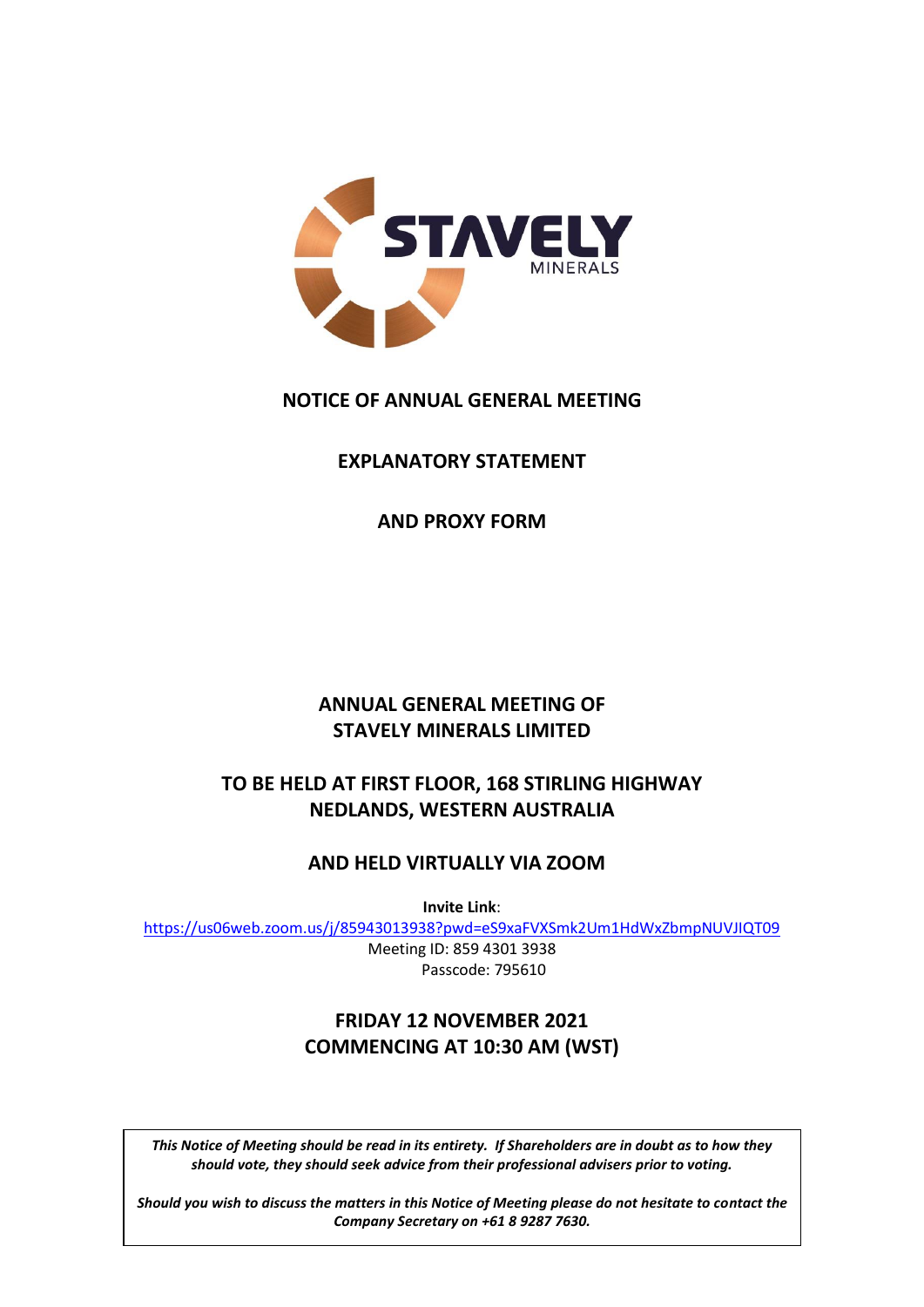# **Stavely Minerals Limited ABN 33 119 826 907 Level 1, 168 Stirling Highway, Nedlands WA 6009 Phone: 08 9287 7630 Email: info@stavely.com.au**

## **NOTICE OF ANNUAL GENERAL MEETING**

# **Notice is given that the Annual General Meeting of Stavely Minerals Limited will be held at First Floor, 168 Stirling Highway, Nedlands, Western Australia on 12 November 2021 at 10:30 AM (WST)**

## **CONTENTS PAGE**

| <b>IMPORTANT INFORMATION</b>                                         |          |
|----------------------------------------------------------------------|----------|
| Proxy Form                                                           | enclosed |
| Schedule 3 - Valuation of Related Party Options                      | 31       |
| Schedule 2 – Specific Terms and Conditions of Related Party Options  | 29       |
| Schedule 1 – Key Terms and Conditions of the Employee Incentive Plan | 26       |
| Glossary                                                             | 25       |
| Explanatory Statement (explaining the proposed resolutions)          | 12       |
| Business of the Meeting (setting out the proposed resolutions)       | 4        |
|                                                                      |          |

#### **Your Vote is Important**

The business of the Meeting affects your shareholding and your vote is important.

#### **How to Vote**

You may vote by attending the Meeting in person, by proxy or authorised representative. If attending the meeting via Zoom, please see instructions below to register for email voting.

To be valid, your proxy form (and any power of attorney under which it is signed) must be received at an address given below by 10:30 am (WST) on 10 November 2021. Any proxy form received after that time will not be valid for the scheduled meeting.

| Online           |     | www.investorvote.com.au                                                              |                    |      |              |        |       |
|------------------|-----|--------------------------------------------------------------------------------------|--------------------|------|--------------|--------|-------|
| By mail          |     | Share Registry – Computershare Investor Services Pty Limited, GPO Box 242, Melbourne |                    |      |              |        |       |
|                  |     | Victoria 3001, Australia                                                             |                    |      |              |        |       |
| By mobile        |     | Scan the QR Code on your proxy form and follow the prompts                           |                    |      |              |        |       |
| Custodian voting | For | Intermediary                                                                         | Online subscribers | only | (custodians) | please | visit |
|                  |     | www.intermediaryonline.com to submit your voting intentions                          |                    |      |              |        |       |

## **Voting eligibility**

The Directors have determined pursuant to Regulation 7.11.37 of the Corporations Regulations 2001 (Cth) that the persons eligible to vote at the Meeting are those who are registered Shareholders at 4.00pm (WST) on 10 November 2021.

#### **Voting in Person**

To vote in person, attend the Annual General Meeting at the time, date and place set out above.

#### **Voting by Proxy**

To vote by proxy, please complete and sign the Proxy Form enclosed and return by the time and in accordance with the instructions set out on the Proxy Form.

#### **Voting by Those Attending via Zoom**

Votes from those attending via Zoom may also be submitted during the Meeting. Shareholders will be able to email their poll votes during the meeting. In order to do so, Shareholders will need to register their email address with the Company by emailin[g info@stavely.com.au by](mailto:info@stavely.com.au) no later than 10:30am (AWST) on 10 November 2021 (**Email Voting Registration Date**). Any Shareholder that has not registered by the Email Voting Registration Date will not be permitted to vote during the Meeting.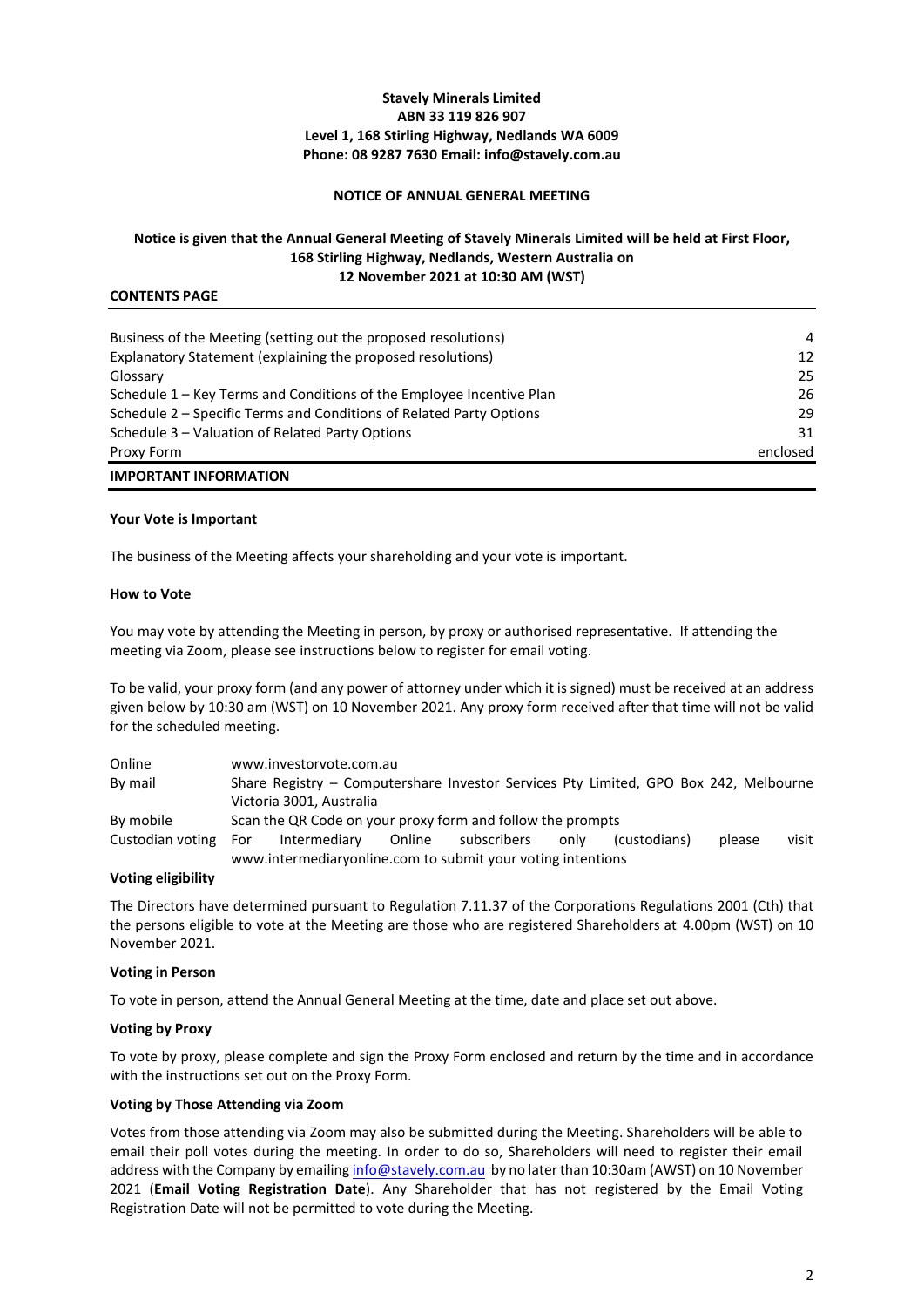In accordance with section 249L of the Corporations Act, members are advised that:

- each member has a right to appoint a proxy;
- the proxy need not be a member of the Company; and
- a member who is entitled to cast 2 or more votes may appoint 2 proxies and may specify the proportion or number of votes each proxy is appointed to exercise. If the member appoints 2 proxies and the appointment does not specify the proportion or number of the member's votes, then in accordance with section 249X(3) of the Corporations Act, each proxy may exercise one-half of the votes.

# **Your proxy form is enclosed.**

Sections 250BB and 250BC of the Corporations Act came into effect on 1 August 2011 and apply to voting by proxy on or after that date. Shareholders and their proxies should be aware of these changes to the Corporations Act, as they apply to this Annual General Meeting. Broadly, the sections mean that:

- if proxy holders vote, they must cast all directed proxies as directed; and
- any directed proxies which are not voted will automatically default to the Chair, who must vote the proxies as directed.

Further details are set out below.

#### *Proxy vote if appointment specifies way to vote*

Section 250BB(1) of the Corporations Act provides that an appointment of a proxy may specify the way the proxy is to vote on a particular resolution and, **if it does**:

- the proxy need not vote on a show of hands, but if the proxy does so, the proxy must vote that way (i.e. as directed); and
- if the proxy has 2 or more appointments that specify different ways to vote on the resolution the proxy must not vote on a show of hands; and
- if the proxy is the chair of the meeting at which the resolution is voted on  $-$  the proxy must vote on a poll, and must vote that way (i.e. as directed); and
- if the proxy is not the chair the proxy need not vote on the poll, but if the proxy does so, the proxy must vote that way (i.e. as directed).

#### *Transfer of non-chair proxy to chair in certain circumstances*

Section 250BC of the Corporations Act provides that, if:

- an appointment of a proxy specifies the way the proxy is to vote on a particular resolution at a meeting of the Company's members; and
- the appointed proxy is not the chair of the meeting; and
- at the meeting, a poll is duly demanded on the resolution; and
- either of the following applies:
	- o the proxy is not recorded as attending the meeting;
	- o the proxy does not vote on the resolution,

the chair of the meeting is taken, before voting on the resolution closes, to have been appointed as the proxy for the purposes of voting on the resolution at the meeting.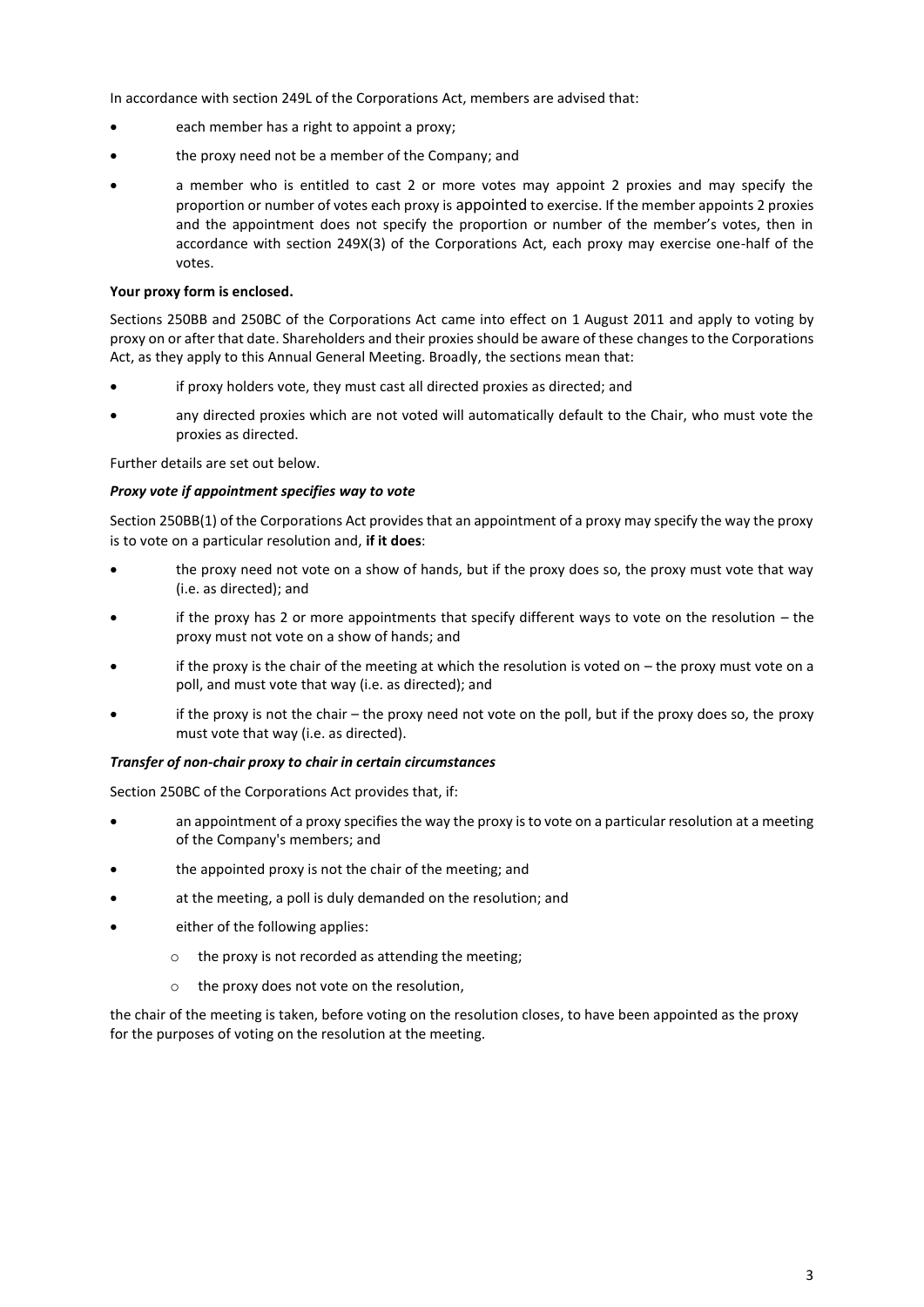#### **BUSINESS OF THE MEETING AGENDA**

#### **ORDINARY BUSINESS**

#### <span id="page-3-0"></span>**1. Financial Statements and Reports – Agenda Item**

To receive and consider the annual financial report of the Company for the financial year ended 30 June 2021 together with the declaration of the directors, the Directors' Report, the Remuneration Report and the Auditor's Report.

#### **2. Resolution 1 – Adoption of Remuneration Report**

To consider and, if thought fit, to pass the following resolution with or without amendment, as a **nonbinding resolution**:

*"That, for the purpose of section 250R(2) of the Corporations Act and for all other purposes, approval is given for the adoption of the Remuneration Report as contained in the Company's annual financial report for the financial year ended 30 June 2021."* 

**Note: In accordance with section 250R(3) of the Corporations Act, this Resolution is advisory only and does not bind the Directors or the Company.**

#### **Voting Prohibition Statement:**

A vote on this Resolution must not be cast (in any capacity) by or on behalf of any of the following persons:

- (a) a member of the Key Management Personnel, details of whose remuneration are included in the Remuneration Report; or
- (b) a Closely Related Party of such a member.

However, a person (the **voter**) described above may cast a vote on this Resolution as a proxy if the vote is not cast on behalf of a person described above and either:

- (a) the voter is appointed as a proxy in writing that specifies the way the proxy is to vote on this Resolution; or
- (b) the voter is the Chair and the appointment of the Chair as proxy:
	- (i) does not specify the way the proxy is to vote on this Resolution; and
	- (ii) expressly authorises the Chair to exercise the proxy even though this Resolution is connected directly or indirectly with the remuneration of a member of Key Management Personnel.

#### **3. Resolution 2 – Election of Mr Robert Dennis as a Director**

To consider and, if thought fit, to pass the following resolution with or without amendment, as an **ordinary resolution**:

*"That, for the purposes of clause 14.4 of the Constitution, ASX Listing Rule 14.4 and for all other purposes, Mr Robert Dennis, a director who was appointed casually on 24 May 2021, retires, and being eligible, is elected as a non-executive director of the Company."*

#### **4. Resolution 3 – Re-election of Ms Amanda Sparks as a Director**

To consider and, if thought fit, to pass the following resolution with or without amendment, as an **ordinary resolution**:

*"That, for the purposes of clause 14.2 of the Constitution, ASX Listing Rule 14.4 and for all other purposes, Ms Amanda Sparks, a director, retires, and being eligible, is re-elected as a Director."*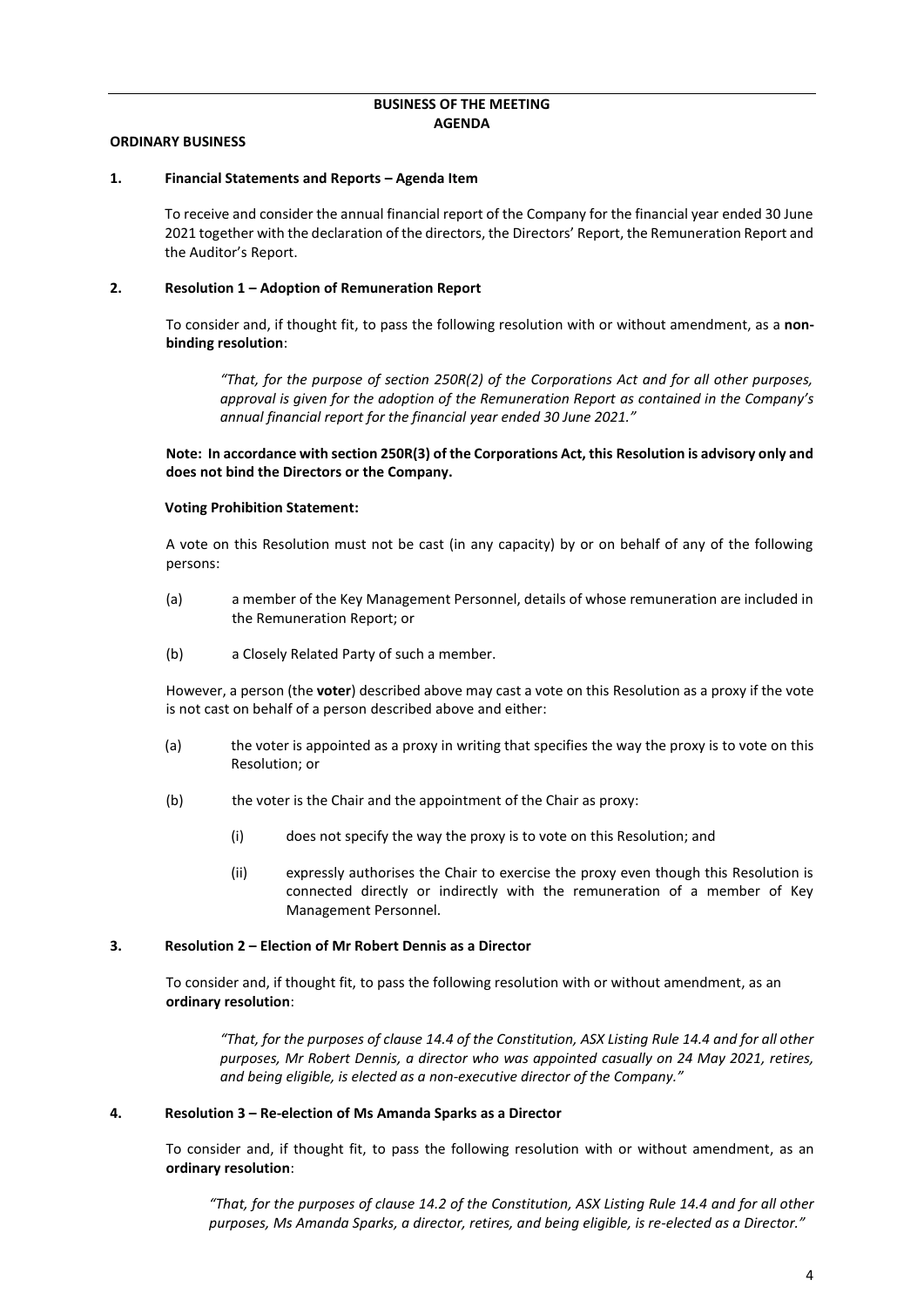#### **5. Resolution 4 – Adoption of Employee Incentive Plan**

To consider and, if thought fit, to pass, with or without amendment, the following resolution as an **ordinary resolution**:

*"That, for the purposes of ASX Listing Rule 7.2 (Exception 13(b)) and for all other purposes, approval is given for the Company to adopt an employee incentive scheme titled Employee Incentive Plan and for the issue of Securities under that Plan, on the terms and conditions set out in the Explanatory Statement."*

#### **Voting Exclusion Statement:**

The Company will disregard any votes cast in favour of the resolution by or on behalf of a person who is eligible to participate in the employee incentive scheme or an associate of that person or those persons.

However, the above prohibition does not apply to a vote cast in favour of this resolution by:

- (a) a person as proxy or attorney for a person who is entitled to vote on the resolution, in accordance with directions given to the proxy or attorney to vote on the resolution in that way; or
- (b) the Chair of the meeting as proxy or attorney for a person who is entitled to vote on the resolution, in accordance with a direction given to the Chair to vote on the resolution as the Chair decides; or
- (c) a holder acting solely in a nominee, trustee, custodial or other fiduciary capacity on behalf of a beneficiary provided the following conditions are met:
	- the beneficiary provides written confirmation to the holder that the beneficiary is not excluded from voting, and is not an associate of a person excluded from voting, on the resolution; and
	- the holder votes on the resolution in accordance with directions given by the beneficiary to the holder to vote in that way.

#### **Voting Prohibition statement:**

A person appointed as a proxy must not vote on the basis of that appointment on this Resolution if:

- (a) the proxy is either:
	- (i) a member of the Key Management Personnel; or
	- (ii) a Closely Related Party of such a member; and
- (b) the appointment does not specify the way the proxy is to vote on this Resolution.

However, the above prohibition does not apply if:

- (d) the proxy is the Chair; and
- (e) the appointment expressly authorises the Chair to exercise the proxy even though this Resolution is connected directly or indirectly with remuneration of a member of the Key Management Personnel.

#### **6. Resolution 5 – Issue of Director Options – Mr Christopher Cairns**

To consider and, if thought fit, to pass the following resolution as an **ordinary resolution**:

*"That, for the purposes of ASX Listing Rule 10.11, section 195(4) and section 208 of the Corporations Act, and for all other purposes, approval is given for the Company to issue 1,000,000 Options to Mr Christopher Cairns (or his nominee), in accordance with the terms and conditions set out in the Explanatory Statement."*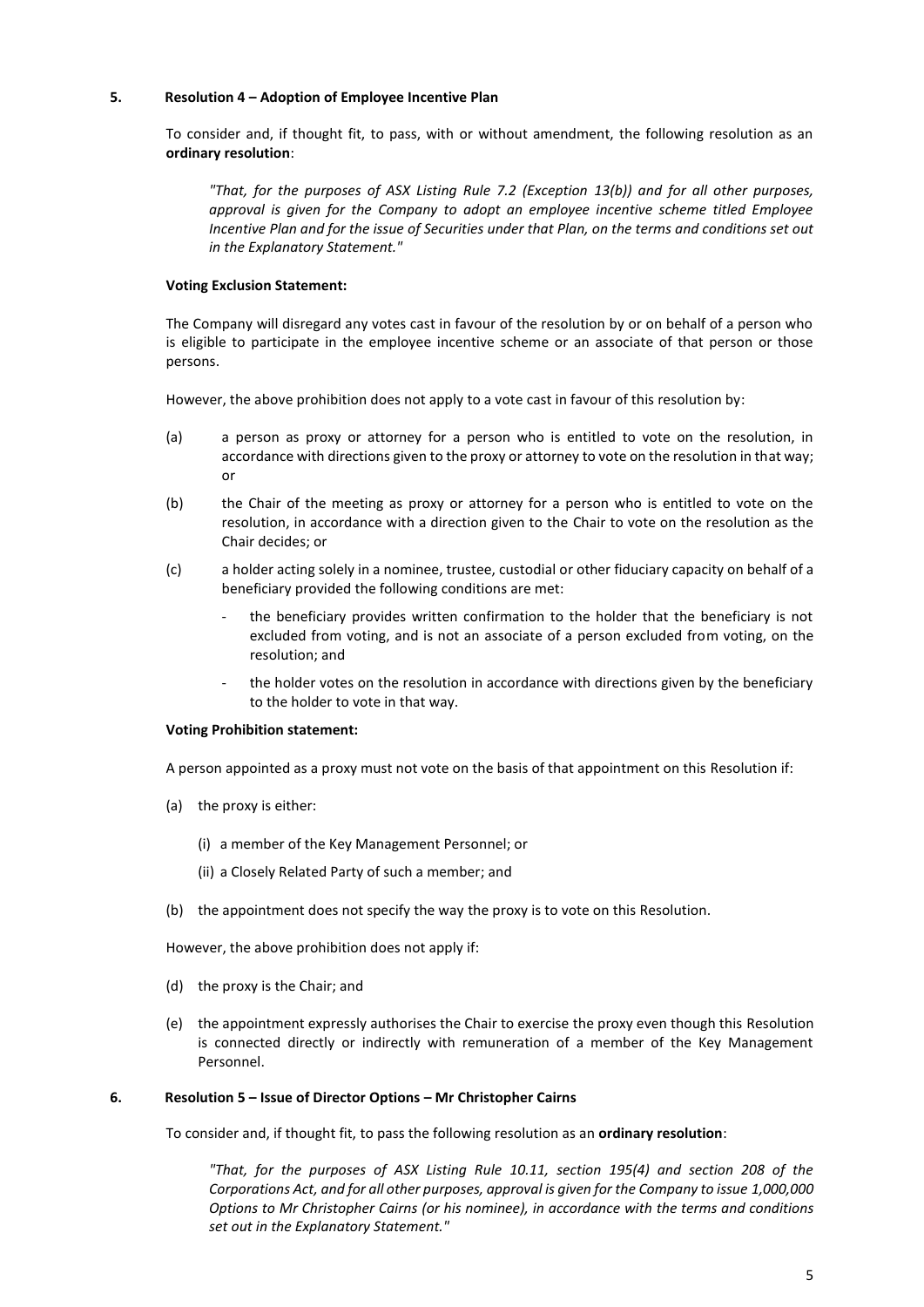The Company will disregard any votes cast in favour of the resolution by or on behalf of Mr Christopher Cairns (or his nominee) and any other person who will obtain a material benefit as a result of the issue of the securities (except a benefit solely by reason of being a holder of ordinary securities in the Company) or an associate of that person or those persons.

However, the above prohibition does not apply to a vote cast in favour of this resolution by:

- (a) a person as proxy or attorney for a person who is entitled to vote on the resolution, in accordance with directions given to the proxy or attorney to vote on the resolution in that way; or
- (b) the Chair of the meeting as proxy or attorney for a person who is entitled to vote on the resolution, in accordance with a direction given to the Chair to vote on the resolution as the Chair decides; or
- (c) a holder acting solely in a nominee, trustee, custodial or other fiduciary capacity on behalf of a beneficiary provided the following conditions are met:
	- the beneficiary provides written confirmation to the holder that the beneficiary is not excluded from voting, and is not an associate of a person excluded from voting, on the resolution; and
	- the holder votes on the resolution in accordance with directions given by the beneficiary to the holder to vote in that way.

#### **Voting Prohibition Statement - Resolution 5**

In accordance with section 224 of the Corporations Act, a vote on this Resolution must not be cast (in any capacity) by or on behalf of a related party of the Company to whom the Resolution would permit a financial benefit to be given, or an associate of such a related party (**Resolution 5 Excluded Party**). However, the above prohibition does not apply if the vote is cast by a person as proxy appointed by writing that specifies how the proxy is to vote on the Resolution and it is not cast on behalf of a Resolution 5 Excluded Party.

In accordance with section 250BD of the Corporations Act, a person appointed as a proxy must not vote on the basis of that appointment, on this Resolution if:

- (a) the proxy is either:
	- (i) a member of the Key Management Personnel; or
	- (ii) a Closely Related Party of such a member; and
- (b) the appointment does not specify the way the proxy is to vote on this Resolution.

Provided the Chair is not a Resolution 5 Excluded Party, the above prohibition does not apply if:

- (a) the proxy is the Chair; and
- (b) the appointment expressly authorises the Chair to exercise the proxy even though this Resolution is connected directly or indirectly with remuneration of a member of the Key Management Personnel.

#### **7. Resolution 6 – Issue of Director Options – Ms Jennifer Murphy**

To consider and, if thought fit, to pass the following resolution as an **ordinary resolution**:

*"That, for the purposes of ASX Listing Rule 10.11, section 195(4) and section 208 of the Corporations Act, and for all other purposes, approval is given for the Company to issue 850,000 Options to Ms Jennifer Murphy (or her nominee), in accordance with the terms and conditions set out in the Explanatory Statement."*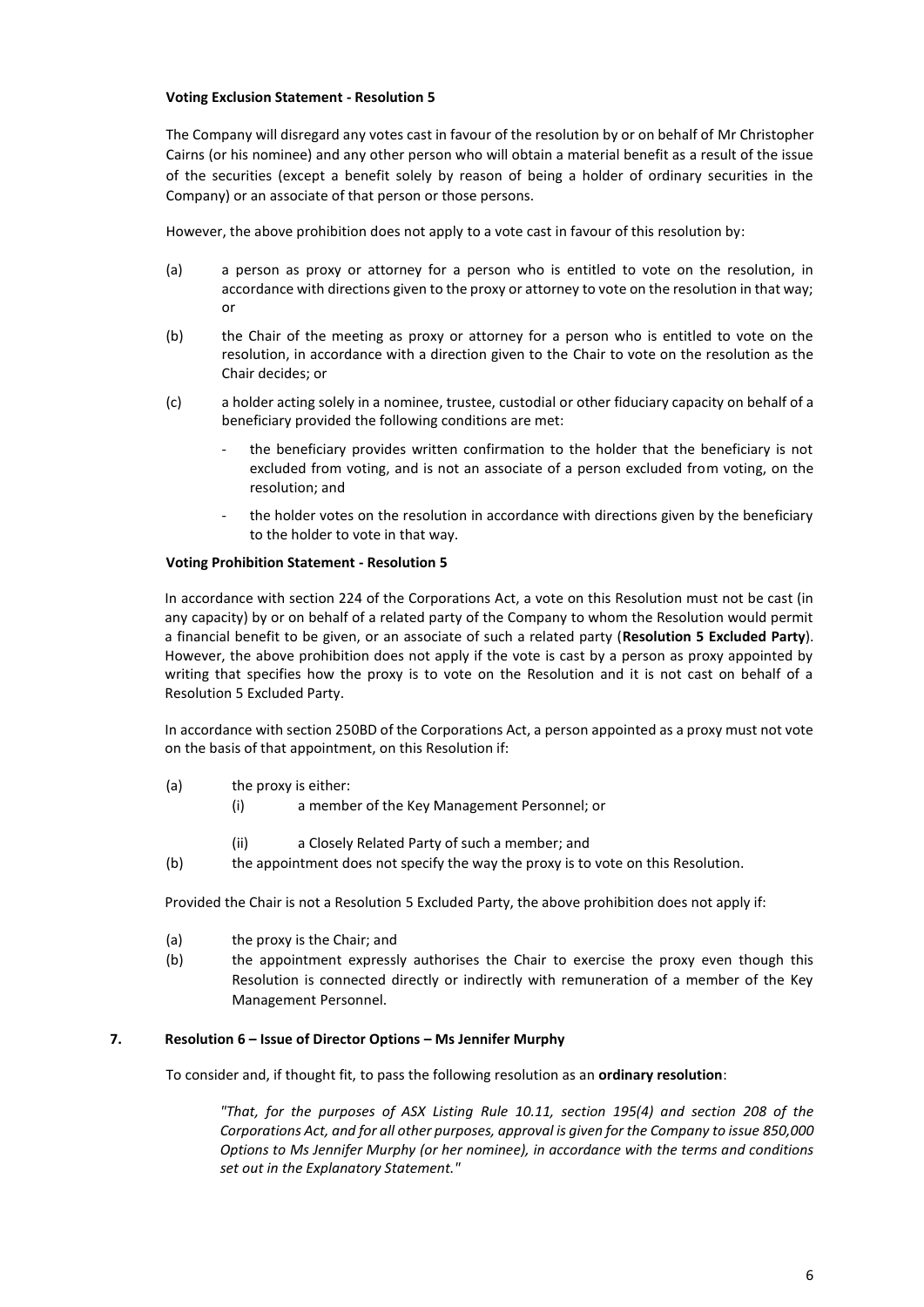The Company will disregard any votes cast in favour of the resolution by or on behalf of Ms Jennifer Murphy (or her nominee) and any other person who will obtain a material benefit as a result of the issue of the securities (except a benefit solely by reason of being a holder of ordinary securities in the Company) or an associate of that person or those persons.

However, the above prohibition does not apply to a vote cast in favour of this resolution by:

- (a) a person as proxy or attorney for a person who is entitled to vote on the resolution, in accordance with directions given to the proxy or attorney to vote on the resolution in that way; or
- (b) the Chair of the meeting as proxy or attorney for a person who is entitled to vote on the resolution, in accordance with a direction given to the Chair to vote on the resolution as the Chair decides; or
- (c) a holder acting solely in a nominee, trustee, custodial or other fiduciary capacity on behalf of a beneficiary provided the following conditions are met:
	- the beneficiary provides written confirmation to the holder that the beneficiary is not excluded from voting, and is not an associate of a person excluded from voting, on the resolution; and
	- the holder votes on the resolution in accordance with directions given by the beneficiary to the holder to vote in that way.

# **Voting Prohibition Statement - Resolution 6**

In accordance with section 224 of the Corporations Act, a vote on this Resolution must not be cast (in any capacity) by or on behalf of a related party of the Company to whom the Resolution would permit a financial benefit to be given, or an associate of such a related party (**Resolution 6 Excluded Party**). However, the above prohibition does not apply if the vote is cast by a person as proxy appointed by writing that specifies how the proxy is to vote on the Resolution and it is not cast on behalf of a Resolution 6 Excluded Party.

In accordance with section 250BD of the Corporations Act, a person appointed as a proxy must not vote on the basis of that appointment, on this Resolution if:

- (a) the proxy is either:
	- (i) a member of the Key Management Personnel; or
	- (ii) a Closely Related Party of such a member; and
- (b) the appointment does not specify the way the proxy is to vote on this Resolution.

Provided the Chair is not a Resolution 6 Excluded Party, the above prohibition does not apply if:

- (a) the proxy is the Chair; and
- (b) the appointment expressly authorises the Chair to exercise the proxy even though this Resolution is connected directly or indirectly with remuneration of a member of the Key Management Personnel.

#### **8. Resolution 7 – Issue of Director Options – Mr Peter Ironside**

To consider and, if thought fit, to pass the following resolution as an **ordinary resolution**:

*"That, for the purposes of ASX Listing Rule 10.11, section 195(4) and section 208 of the Corporations Act, and for all other purposes, approval is given for the Company to issue 575,000 Options to Mr Peter Ironside (or his nominee), in accordance with the terms and conditions set out in the Explanatory Statement."*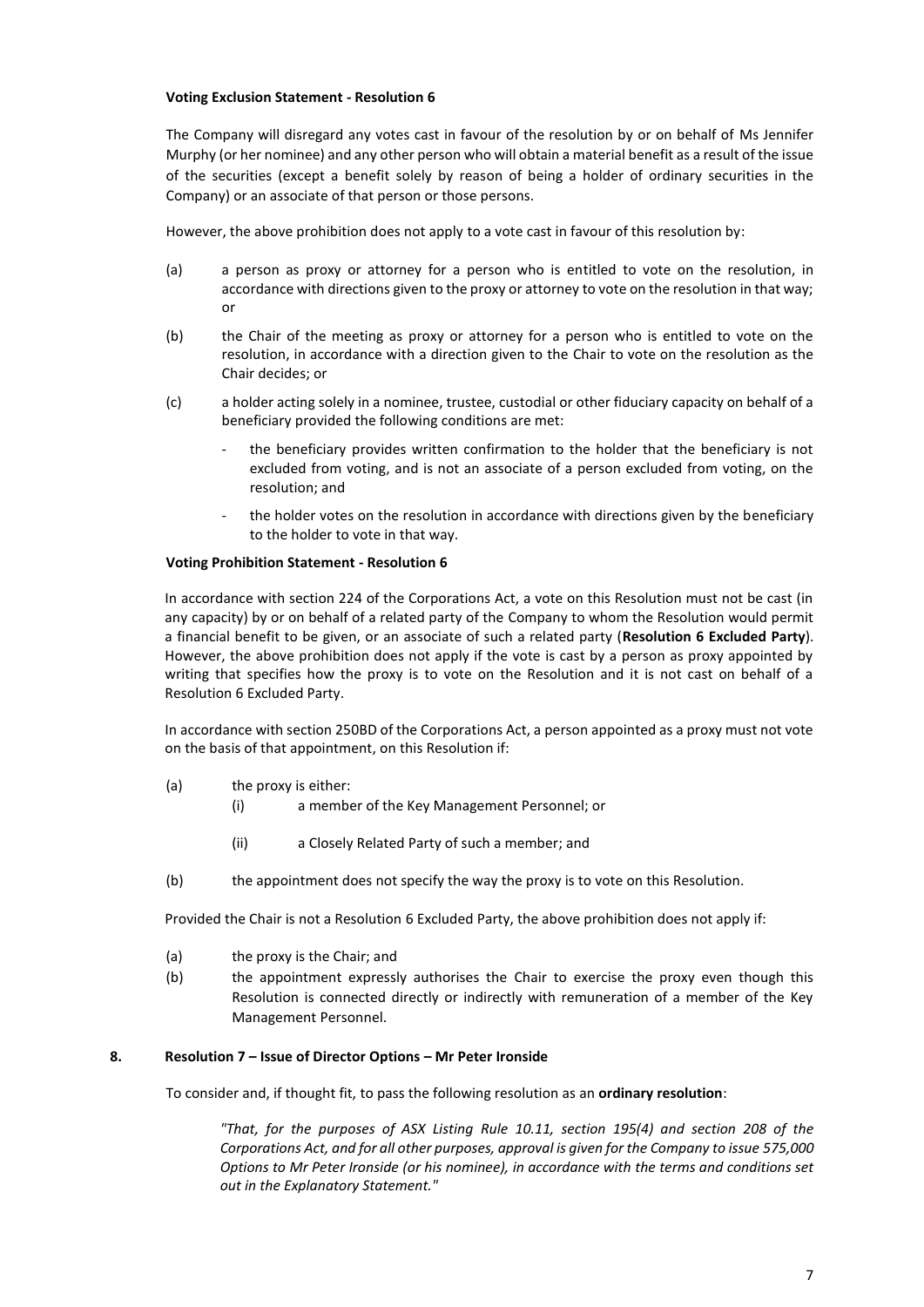The Company will disregard any votes cast in favour of the resolution by or on behalf of Mr Peter Ironside (or his nominee) and any other person who will obtain a material benefit as a result of the issue of the securities (except a benefit solely by reason of being a holder of ordinary securities in the Company) or an associate of that person or those persons.

However, the above prohibition does not apply to a vote cast in favour of this resolution by:

- (a) a person as proxy or attorney for a person who is entitled to vote on the resolution, in accordance with directions given to the proxy or attorney to vote on the resolution in that way; or
- (b) the Chair of the meeting as proxy or attorney for a person who is entitled to vote on the resolution, in accordance with a direction given to the Chair to vote on the resolution as the Chair decides; or
- (c) a holder acting solely in a nominee, trustee, custodial or other fiduciary capacity on behalf of a beneficiary provided the following conditions are met:
	- the beneficiary provides written confirmation to the holder that the beneficiary is not excluded from voting, and is not an associate of a person excluded from voting, on the resolution; and
	- the holder votes on the resolution in accordance with directions given by the beneficiary to the holder to vote in that way.

#### **Voting Prohibition Statement - Resolution 7**

In accordance with section 224 of the Corporations Act, a vote on this Resolution must not be cast (in any capacity) by or on behalf of a related party of the Company to whom the Resolution would permit a financial benefit to be given, or an associate of such a related party (**Resolution 7 Excluded Party**). However, the above prohibition does not apply if the vote is cast by a person as proxy appointed by writing that specifies how the proxy is to vote on the Resolution and it is not cast on behalf of a Resolution 7 Excluded Party.

In accordance with section 250BD of the Corporations Act, a person appointed as a proxy must not vote on the basis of that appointment, on this Resolution if:

- (a) the proxy is either:
	- (i) a member of the Key Management Personnel; or
	- (ii) a Closely Related Party of such a member; and
- (b) the appointment does not specify the way the proxy is to vote on this Resolution.

Provided the Chair is not a Resolution 7 Excluded Party, the above prohibition does not apply if:

- (a) the proxy is the Chair; and
- (b) the appointment expressly authorises the Chair to exercise the proxy even though this Resolution is connected directly or indirectly with remuneration of a member of the Key Management Personnel.

#### **9. Resolution 8 – Issue of Director Options – Ms Amanda Sparks**

To consider and, if thought fit, to pass the following resolution as an **ordinary resolution**:

*"That, for the purposes of ASX Listing Rule 10.11, section 195(4) and section 208 of the Corporations Act, and for all other purposes, approval is given for the Company to issue 575,000 Options to Ms Amanda Sparks (or her nominee), in accordance with the terms and conditions set out in the Explanatory Statement."*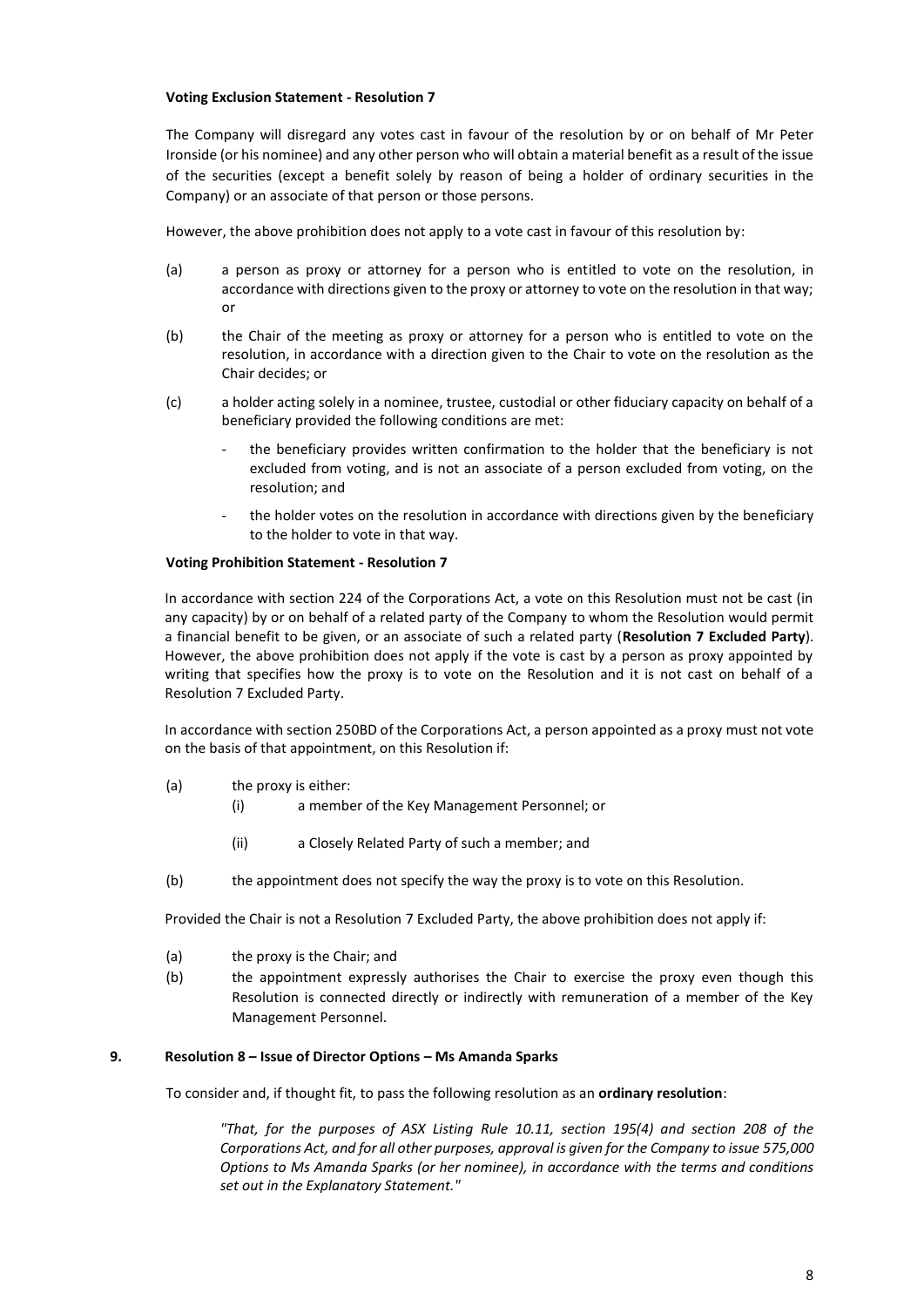The Company will disregard any votes cast in favour of the resolution by or on behalf of Ms Amanda Sparks (or her nominee) and any other person who will obtain a material benefit as a result of the issue of the securities (except a benefit solely by reason of being a holder of ordinary securities in the Company) or an associate of that person or those persons.

However, the above prohibition does not apply to a vote cast in favour of this resolution by:

- (a) a person as proxy or attorney for a person who is entitled to vote on the resolution, in accordance with directions given to the proxy or attorney to vote on the resolution in that way; or
- (b) the Chair of the meeting as proxy or attorney for a person who is entitled to vote on the resolution, in accordance with a direction given to the Chair to vote on the resolution as the Chair decides; or
- (c) a holder acting solely in a nominee, trustee, custodial or other fiduciary capacity on behalf of a beneficiary provided the following conditions are met:
	- the beneficiary provides written confirmation to the holder that the beneficiary is not excluded from voting, and is not an associate of a person excluded from voting, on the resolution; and
	- the holder votes on the resolution in accordance with directions given by the beneficiary to the holder to vote in that way.

#### **Voting Prohibition Statement - Resolution 8**

In accordance with section 224 of the Corporations Act, a vote on this Resolution must not be cast (in any capacity) by or on behalf of a related party of the Company to whom the Resolution would permit a financial benefit to be given, or an associate of such a related party (**Resolution 8 Excluded Party**). However, the above prohibition does not apply if the vote is cast by a person as proxy appointed by writing that specifies how the proxy is to vote on the Resolution and it is not cast on behalf of a Resolution 8 Excluded Party.

In accordance with section 250BD of the Corporations Act, a person appointed as a proxy must not vote on the basis of that appointment, on this Resolution if:

- (a) the proxy is either:
	- (i) a member of the Key Management Personnel; or
	- (ii) a Closely Related Party of such a member; and
- (b) the appointment does not specify the way the proxy is to vote on this Resolution.

Provided the Chair is not a Resolution 8 Excluded Party, the above prohibition does not apply if:

- (a) the proxy is the Chair; and
- (b) the appointment expressly authorises the Chair to exercise the proxy even though this Resolution is connected directly or indirectly with remuneration of a member of the Key Management Personnel.

#### **10. Resolution 9 – Issue of Director Options – Mr Robert Dennis**

To consider and, if thought fit, to pass the following resolution as an **ordinary resolution**:

*"That, subject to Resolution 2 being passed, for the purposes of ASX Listing Rule 10.11, section 195(4) and section 208 of the Corporations Act, and for all other purposes, approval is given for the Company to issue 550,000 Options to Mr Robert Dennis (or his nominee), in accordance with the terms and conditions set out in the Explanatory Statement."*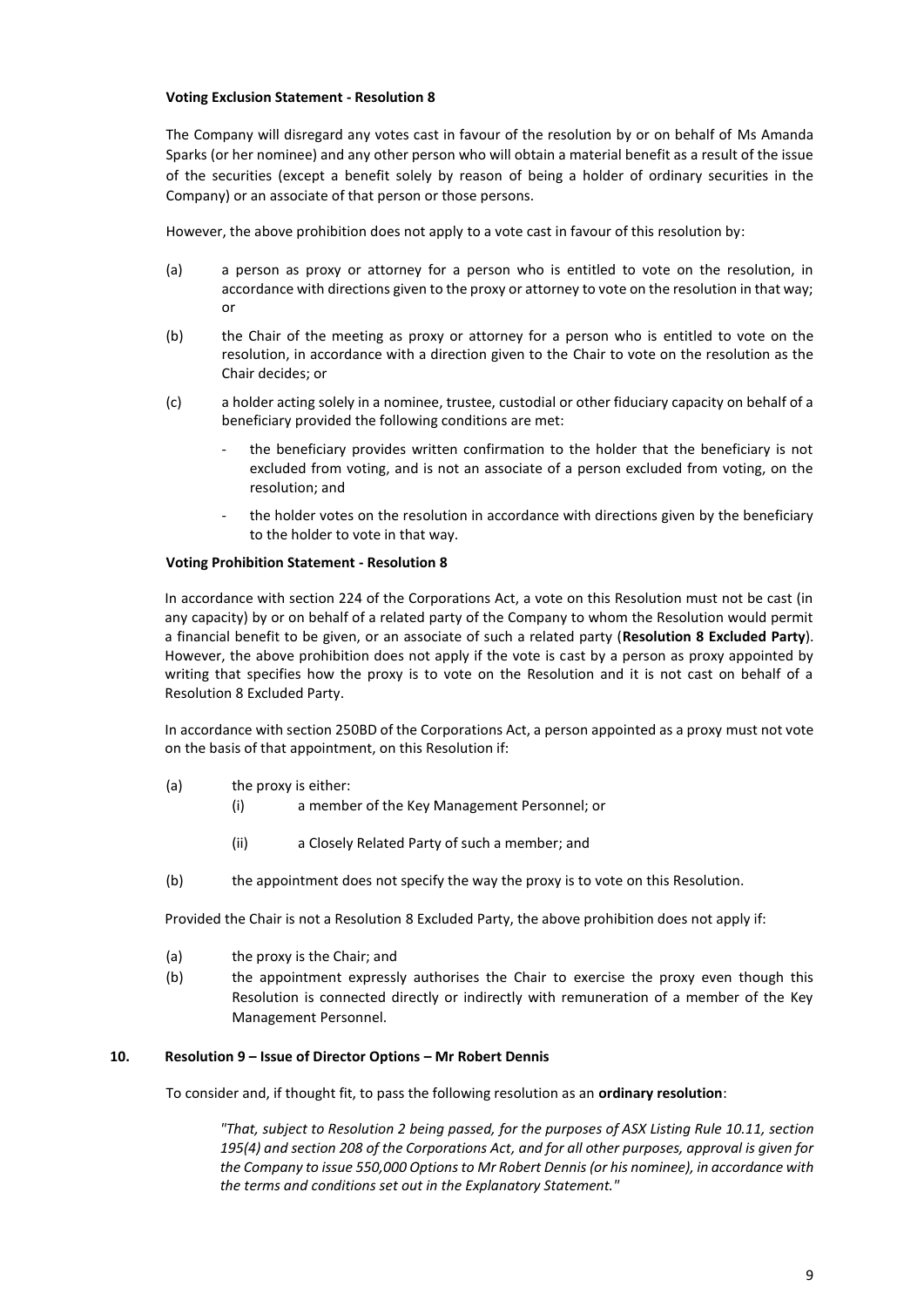The Company will disregard any votes cast in favour of the resolution by or on behalf of Mr Robert Dennis (or his nominee) and any other person who will obtain a material benefit as a result of the issue of the securities (except a benefit solely by reason of being a holder of ordinary securities in the Company) or an associate of that person or those persons.

However, the above prohibition does not apply to a vote cast in favour of this resolution by:

- (a) a person as proxy or attorney for a person who is entitled to vote on the resolution, in accordance with directions given to the proxy or attorney to vote on the resolution in that way; or
- (b) the Chair of the meeting as proxy or attorney for a person who is entitled to vote on the resolution, in accordance with a direction given to the Chair to vote on the resolution as the Chair decides; or
- (c) a holder acting solely in a nominee, trustee, custodial or other fiduciary capacity on behalf of a beneficiary provided the following conditions are met:
	- the beneficiary provides written confirmation to the holder that the beneficiary is not excluded from voting, and is not an associate of a person excluded from voting, on the resolution; and
	- the holder votes on the resolution in accordance with directions given by the beneficiary to the holder to vote in that way.

#### **Voting Prohibition Statement - Resolution 9**

In accordance with section 224 of the Corporations Act, a vote on this Resolution must not be cast (in any capacity) by or on behalf of a related party of the Company to whom the Resolution would permit a financial benefit to be given, or an associate of such a related party (**Resolution 9 Excluded Party**). However, the above prohibition does not apply if the vote is cast by a person as proxy appointed by writing that specifies how the proxy is to vote on the Resolution and it is not cast on behalf of a Resolution 9 Excluded Party.

In accordance with section 250BD of the Corporations Act, a person appointed as a proxy must not vote on the basis of that appointment, on this Resolution if:

- (a) the proxy is either:
	- (i) a member of the Key Management Personnel; or
	- (ii) a Closely Related Party of such a member; and
- (b) the appointment does not specify the way the proxy is to vote on this Resolution.

Provided the Chair is not a Resolution 9 Excluded Party, the above prohibition does not apply if:

- (a) the proxy is the Chair; and
- (b) the appointment expressly authorises the Chair to exercise the proxy even though this Resolution is connected directly or indirectly with remuneration of a member of the Key Management Personnel.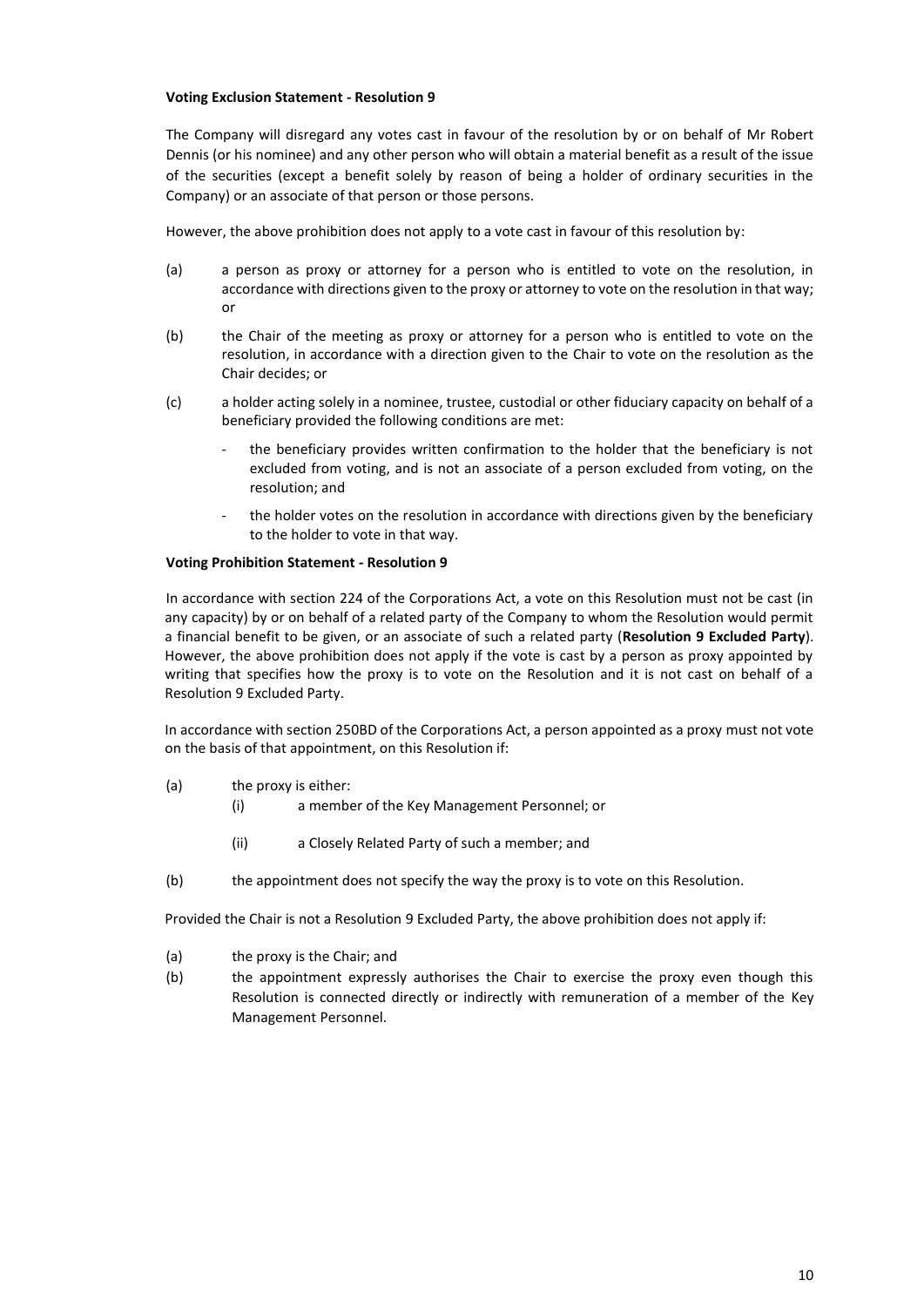# **11. Resolution 10 – Approval of 7.1A Mandate**

To consider and, if thought fit, to pass the following resolution with or without amendment, as a **special resolution**:

*"That, for the purposes of ASX Listing Rule 7.1A, and for all other purposes, Shareholders approve the future issue of the number of Equity Securities equal to 10% of the issued capital of the Company (at the time of issue) calculated in accordance with the formula prescribed in ASX Listing Rule 7.1A.2, and on the terms and conditions in the Explanatory Statement".*

# **12. General**

To transact any other business as may be brought before the Meeting in accordance with the Constitution of the Company, the Corporations Act, or otherwise.

#### **BY ORDER OF THE BOARD**

alan

**AMANDA SPARKS DIRECTOR AND COMPANY SECRETARY 22 September 2021**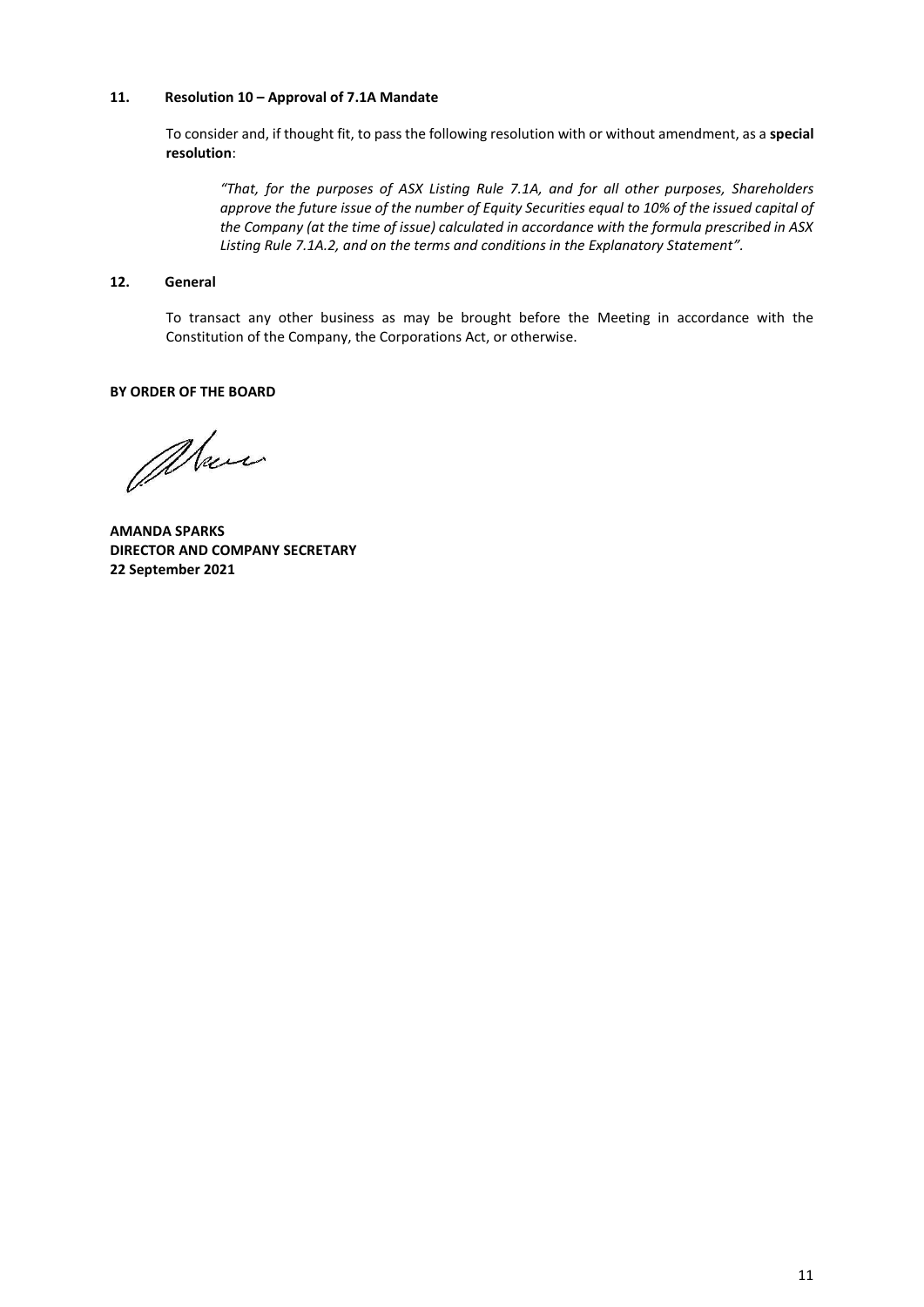# **Stavely Minerals Limited ABN 33 119 826 907 Level 1, 168 Stirling Highway, Nedlands WA 6009 Phone: 08 9287 7630 Fax: 08 9389 1750 Email: info@stavely.com.au**

#### **EXPLANATORY STATEMENT**

This Explanatory Statement and all attachments are important documents. They should be read carefully.

If you have any questions regarding the matters set out in this Explanatory Statement or the preceding Notice, please contact the Company, your stockbroker or other professional adviser.

## <span id="page-11-0"></span>**1. Financial Statement and Reports – Agenda Item**

In accordance with the Constitution, the business of the Annual General Meeting will include receipt and consideration of the annual financial report of the Company for the financial year ended 30 June 2021 together with the declaration of the Directors, the Directors' Report, the Remuneration Report and the Auditor's Report.

The Company will not provide a hard copy of the Company's financial report to Shareholders unless specifically requested to do so. The Company's financial report is available on its website at [www.stavely.com.au.](http://www.stavely.com.au/)

# **2. Resolution 1 – Adoption of Remuneration Report**

#### **2.1 General**

The Corporations Act requires that at a listed company's annual general meeting, a resolution to shareholders that the remuneration report be adopted must be put to shareholders. However, such a resolution is advisory only and does not bind the Directors or the Company.

A reasonable opportunity will be provided for discussion of the Remuneration Report at the meeting.

The Remuneration Report sets out the Company's remuneration arrangements for the directors and senior management of the Company. The Remuneration Report is part of the Directors' Report contained in the annual financial report of the Company. The chair of the Meeting must allow a reasonable opportunity for its shareholders to ask questions about or make comments on the remuneration report at the annual general meeting.

The Remuneration Report is set out in the Company's Annual Report which:

- outlines the Board's policy for determining the nature and amount of remuneration of Directors and other Key Management Personnel of the Company;
- discusses the relationship between the Board's remuneration policy and the Company's performance;
- details and explains any performance condition applicable to the remuneration of a Director or other Key Management Personnel;
- details the remuneration (including options) of each Director and other Key Management Personnel of the Company for the period; and
- summarises the terms of any contract under which any Director or other Key Management Personnel is engaged, including the period of notice required to terminate the contract and any termination payments provided for under the contract.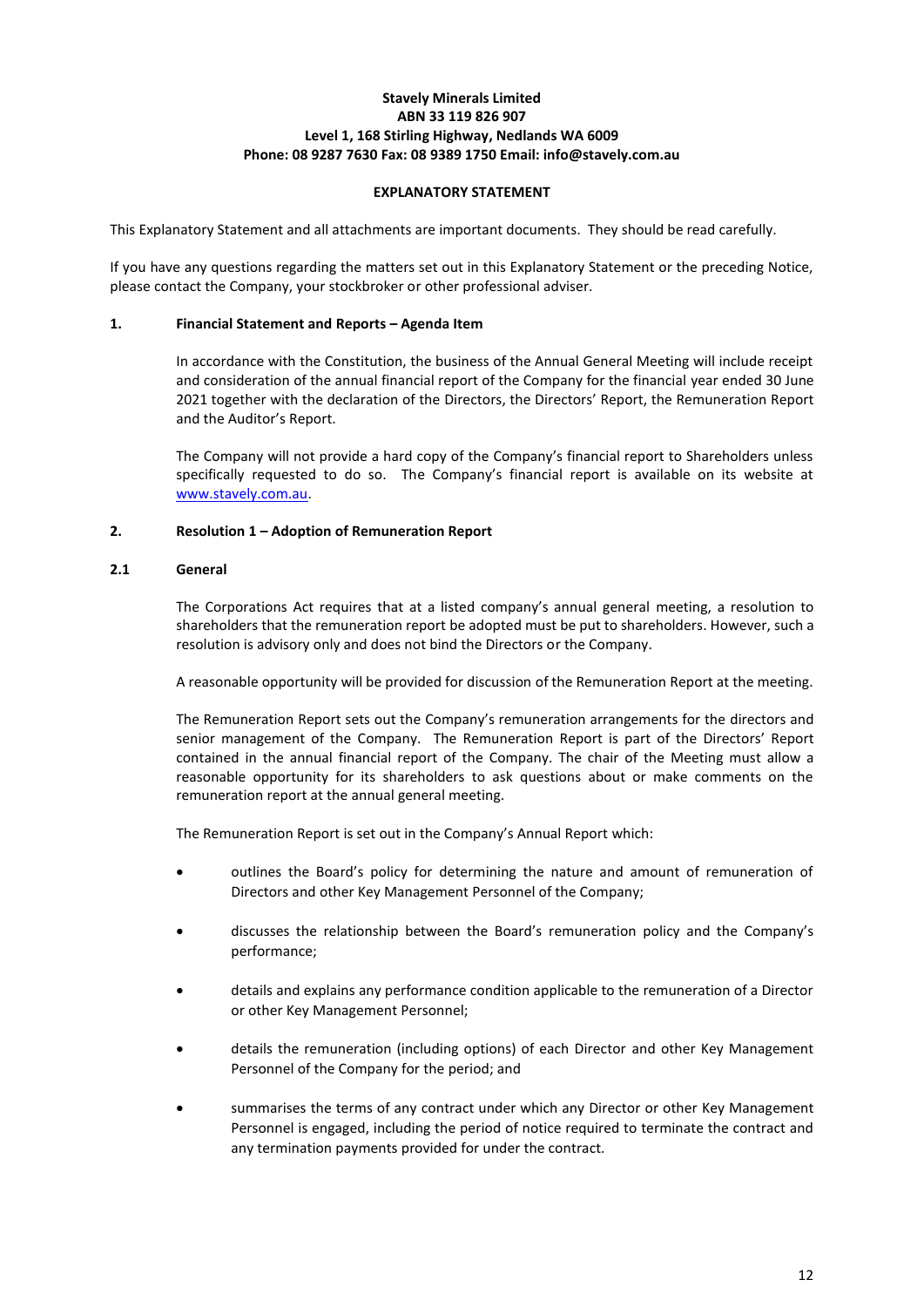#### **2.2 Voting consequences**

A company is required to put to its shareholders a resolution proposing the calling of another meeting of shareholders to consider the appointment of directors of the company (**Spill Resolution**) if, at consecutive annual general meetings, at least 25% of the votes cast on a remuneration report resolution are voted against adoption of the remuneration report and at the first of those annual general meetings a Spill Resolution was not put to vote. If required, the Spill Resolution must be put to vote at the second of those annual general meetings.

If more than 50% of votes cast are in favour of the Spill Resolution, the company must convene a shareholder meeting (**Spill Meeting**) within 90 days of the second annual general meeting.

All of the directors of the company who were in office when the directors' report (as included in the company's annual financial report) for the previous financial year was approved, other than the managing director of the company, will cease to hold office immediately before the end of the Spill Meeting but may stand for re-election at the Spill Meeting.

Following the Spill Meeting those persons whose election or re-election as directors of the company is approved will be the directors of the company.

#### **2.3 Previous voting results**

At the Company's previous annual general meeting the votes cast against the remuneration report considered at that annual general meeting were less than 1%. Accordingly, the Spill Resolution is not relevant for this Annual General Meeting.

#### **3. Resolution 2 – Election of Mr Robert Dennis as a Director**

#### **3.1 General**

Clause 14.4 of the Constitution allows the Directors to appoint at any time a person to be a Director either to fill a casual vacancy or as an addition to the existing Directors, but only where the total number of Directors does not at any time exceed the maximum number specified by the Constitution.

Pursuant to clause 14.4 of the Constitution and ASX Listing Rule 14.4, any Director so appointed holds office only until the next following annual general meeting and is then eligible for election by Shareholders but shall not be taken into account in determining the Directors who are to retire by rotation (if any) at that meeting.

Mr Robert Dennis having been appointed by other Directors on 24 May 2021 will retire in accordance with clause 14.4 of the Constitution and ASX Listing Rule 14.4 and being eligible, seeks election from shareholders.

#### **3.2 Qualifications**

Mr Robert (Rob) Dennis is a mining engineer with over 45 years' experience in the nickel, copper, gold and alumina industries. Rob is a skilled leader and has extensive base metals and precious metals operational, technical and project development experience. Past positions include CEO and MD of Poseidon Nickel Limited, COO for the Independence Group (IGO) where he was responsible IGO's nickel, copper, zinc and gold operations including overseeing the development and commissioning of IGO's Nova Nickel Project.

Prior to that, he held positions including COO Aditya Birla Minerals Ltd where he managed the expansion and development of the Nifty Copper Project in the North West of Western Australia and the Mt Gordon operation in North Queensland, General Manager Project Development for Lionore Australia, General Manager Operations for Great Central Mines and Chief Mining Engineer for Western Mining Corporation.

Mr Dennis is a member of the Company's Audit and Risk Committee.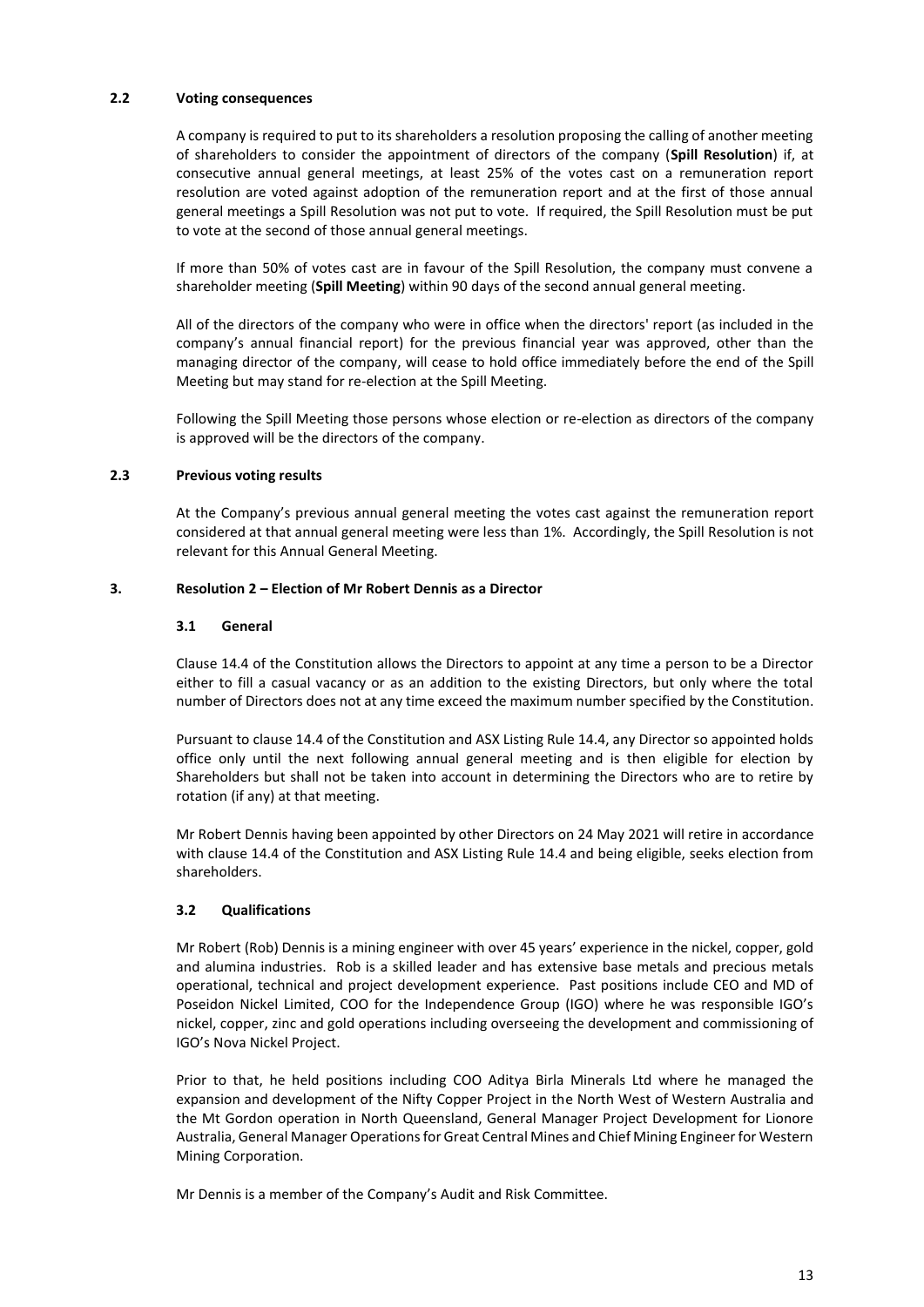# **3.3 Independence**

Mr Dennis has no interests, position or relationship that might influence, or reasonably be perceived to influence, in a material respect his capacity to bring an independent judgement to bear on issues before the Board and to act in the best interest of the Company as a whole rather than in the interests of an individual security holder or other party.

The Board considers Mr Dennis is an independent director.

# **3.4 Other material information**

The Company conducts appropriate checks on the background and experience of candidates before their appointment to the Board. These include checks as to a person's experience, character, criminal record and bankruptcy history. The Company undertook such checks prior to the appointment of Mr Dennis. No information of concern was identified.

Mr Dennis has confirmed that he considers he will have sufficient time to fulfil his responsibilities as a Non-Executive Director of the Company and does not consider that any other commitment will interfere with his availability to perform his duties as a Non-Executive Director of the Company.

# **3.5 Board Recommendation**

The Board, excluding Mr Dennis, has reviewed the performance of Mr Dennis since his appointment to the Board and considers that his skills and experience will continue to enhance the Board's ability to perform its role. The Board, excluding Mr Dennis, recommend that shareholders vote in favour of Resolution 2.

# **4. Resolution 3 – Re-election of Ms Amanda Sparks as a Director**

ASX Listing Rule 14.4 provides that, other than a managing director, a director of an entity must not hold office (without re-election) past the third annual general meeting following the director's appointment or 3 years, whichever is the longer.

Clause 14.2 of the Constitution provides that:

- (a) at the Company's annual general meeting in every year, one-third of the Directors for the time being, or, if their number is not a multiple of 3, then the number nearest one-third (rounded upwards in case of doubt), shall retire from office, provided always that no Director (except a Managing Director) shall hold office for a period in excess of 3 years, or until the third annual general meeting following his or her appointment, whichever is the longer, without submitting himself or herself for re-election;
- (b) The Directors to retire at an annual general meeting are those who have been longest in office since their last election, but, as between persons who became Directors on the same day, those to retire shall (unless they otherwise agree among themselves) be determined by drawing lots;
- (c) A Director who retires by rotation under clause 14.2 of the Constitution is eligible for reelection; and
- (d) In determining the number of Directors to retire, no account is to be taken of:
	- (i) a Director who only holds office until the next annual general meeting pursuant to clause 14.4 of the Constitution; and/ or
	- (ii) a Managing Director,

each of whom are exempt from retirement by rotation. However, if more than one Managing Director has been appointed by the Directors, only one of them (nominated by the Directors) is entitled to be excluded from any determination of the number of Directors to retire and/or retirement by rotation.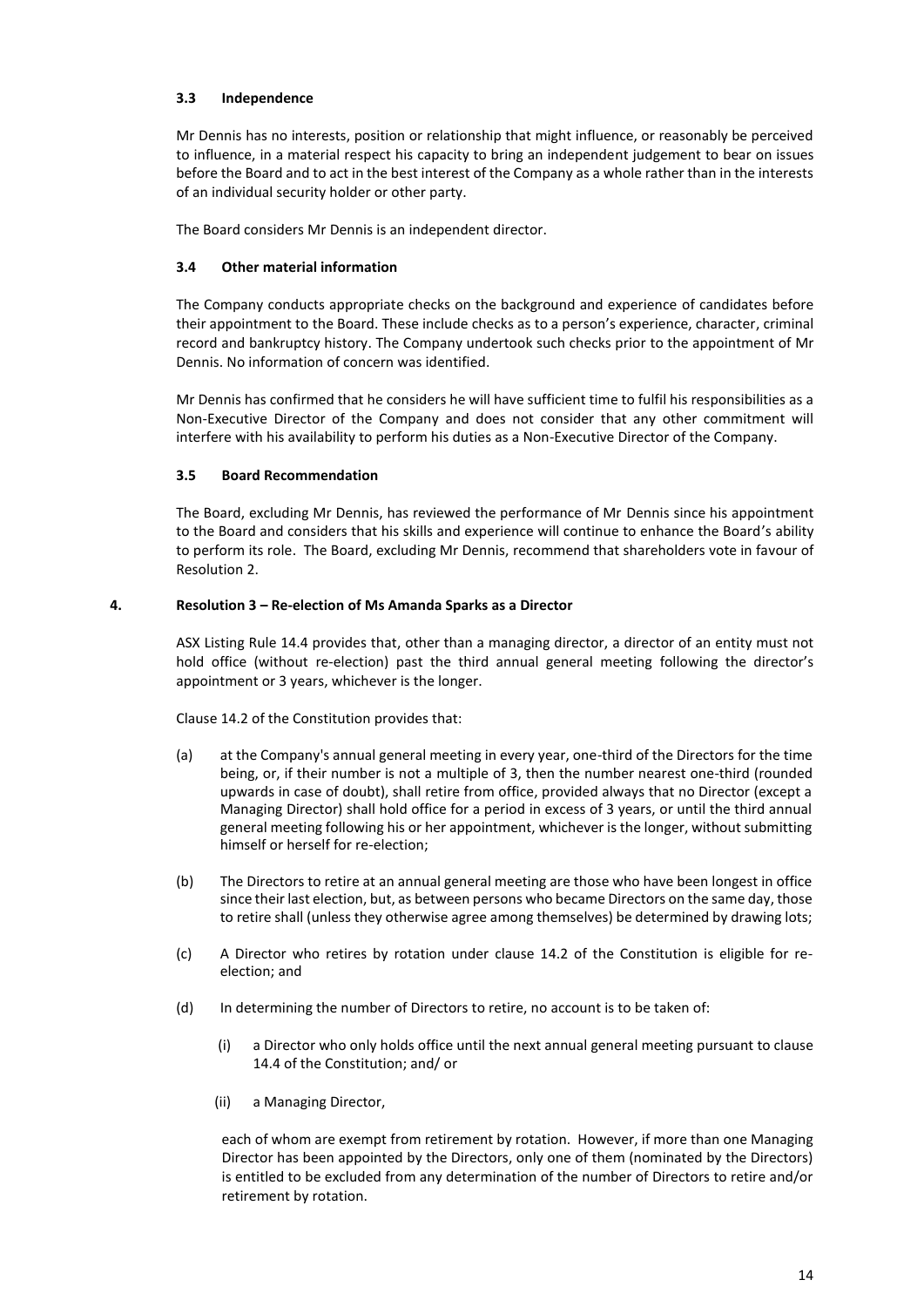The Company currently has 5 Directors, 3 of whom are included for the purpose of the calculation in paragraph (d) above.

Ms Amanda Sparks, the Director longest in office since her last election on 28 November 2018, retires by rotation and seeks re-election.

Ms Sparks has a Bachelor of Business Degree, is a Chartered Accountant and a Fellow of the Financial Services Institute of Australasia. Amanda has over 30 years of resources related financial experience, both with explorers and producers. Amanda brings a range of important skills to the Board with her extensive experience in financial management, corporate governance and compliance for listed companies.

Ms Sparks is a member of the Company's Audit and Risk Committee. Ms Sparks is not considered an independent director due to her additional role as Company Secretary.

The Board of Directors recommend that Shareholders vote in favour of Resolution 3.

#### **5. Resolution 4 – Adoption of Employee Incentive Plan**

Resolution 4 seeks Shareholder approval for the adoption of the employee incentive scheme titled Employee Incentive Plan (**Plan**) and to enable the Company to issue Securities under the Plan, in accordance with ASX Listing Rule 7.2 (Exception 13(b)).

The objective of the Plan is to attract, motivate and retain key employees and it is considered by the Company that the adoption of the Plan and the future issue of Securities under the Plan will provide selected employees with the opportunity to participate in the future growth of the Company.

Broadly speaking, and subject to a number of exceptions, Listing Rule 7.1 limits the amount of equity securities that a listed company can issue without the approval of its shareholders over any 12 month period to 15% of the fully paid ordinary shares it had on issue at the start of that period.

Listing Rule 7.2 (Exception 13(b)) provides that Listing Rule 7.1 does not apply to an issue of securities under an employee incentive scheme if, within three years before the date of issue of the securities, the holders of the entity's ordinary securities have approved the issue of equity securities under the scheme as exception to Listing Rule 7.1.

Exception 13(b) is only available if and to the extent that the number of equity securities issued under the scheme does not exceed the maximum number set out in the entity's notice of meeting dispatched to shareholders in respect of the meeting at which shareholder approval was obtained pursuant to Listing Rule 7.2 (Exception 13(b)). Exception 13(b) also ceases to be available if there is a material change to the terms of the scheme from those set out in the notice of meeting.

If Resolution 4 is passed, the Company will be able to issue Securities under the Plan to eligible participants over a period of 3 years. The issue of any Securities to eligible participants under the Plan (up to the maximum number of Securities stated in Section 5.1 below) will be excluded from the calculation of the number of equity securities that the Company can issue without Shareholder approval under Listing Rule 7.1.

For the avoidance of doubt, the Company must seek Shareholder approval under Listing Rule 10.14 in respect of any future issues of Securities under the Plan to a related party or a person whose relationship with the company or the related party is, in ASX's opinion, such that approval should be obtained.

If Resolution 4 is not passed, the Company will be able to proceed with the issue of Securities under the Plan to eligible participants, but any issues of Securities will reduce, to that extent, the Company's capacity to issue equity securities without Shareholder approval under Listing Rule 7.1 for the 12 month period following the issue of the Securities.

#### **5.1 Technical information required by Listing Rule 7.2 (Exception 13)**

Pursuant to and in accordance with Listing Rule 7.2 (Exception 13), the following information is provided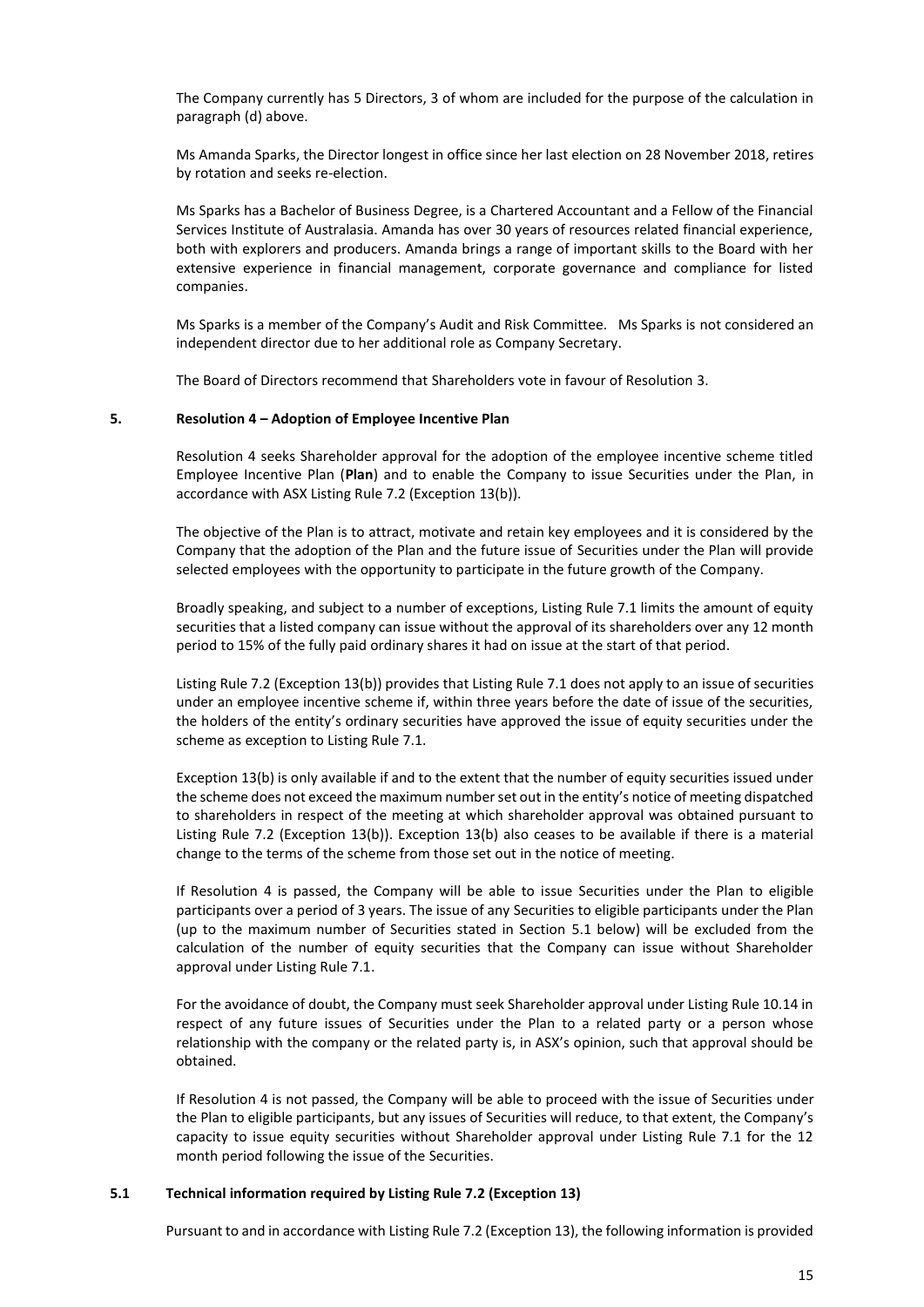in relation to Resolution 4:

- a summary of the key terms and conditions of the Plan is set out in Schedule 1. In addition, a copy of the Plan is available for review by Shareholders at the registered office of the Company until the date of the Meeting. A copy of the Plan can also be sent to Shareholders upon request to the Company Secretary. Shareholders are invited to contact the Company if they have any queries or concerns;
- the Company has issued 21,152,500 Options under the Plan since the plan was last approved by Shareholders on 28 November 2018. Shareholders should note that the new Plan replaces the old Employee Incentive Plan and accordingly, it is the first time approval is sought under Listing Rule 7.2 exception 13; and
- the maximum number of Securities proposed to be issued under the Plan, following Shareholder approval, is 25,000,000 Securities (being approximately 10% of the Company's current issued capital). It is not envisaged that the maximum number of Securities for which approval is sought will be issued immediately, and at this stage the Company does not intend to issue that quantum of Securities.

#### **6. Resolutions 5 to 9 - Issue of Related Party Options**

#### **6.1 General**

The Company has agreed, subject to obtaining Shareholder approval, to issue a total of 3,550,000 Options (**Related Party Options**) to Mr Christopher Cairns, Ms Jennifer Murphy, Mr Peter Ironside, Ms Amanda Sparks and Mr Robert Dennis (together, the **Related Parties**) as part of each Director's broader remuneration package in the proportions and on the terms and conditions set out below.

Resolutions 5 to 9 seek Shareholder approval for the issue of the Related Party Options to the Related Parties.

#### **6.2 Chapter 2E of the Corporations Act**

For a public company or an entity that the public company controls, to give a financial benefit to a related party of the public company, the public company or entity must:

- (a) obtain the approval of the public company's members in the manner set out in sections 217 to 227 of the Corporations Act; and
- (b) give the benefit within 15 months following such approval,

unless the giving of the financial benefit falls within an exception set out in sections 210 to 216 of the Corporations Act.

The grant of the Related Party Options constitutes giving a financial benefit and Mr Christopher Cairns, Ms Jennifer Murphy, Mr Peter Ironside, Ms Amanda Sparks and Mr Robert Dennis are related parties of the Company by virtue of being Directors.

The purpose of the grant of the Related Party Options to the Directors is to provide a broader remuneration for Directors. By offering these incentives in the form of Related Party Options, rather than cash, the Company can maximise the availability of cash for the Company's future exploration activities. The Related Party Options will have an exercise price at a significant premium to the current share price.

Mr Robert Dennis is being offered two tranches of options, the  $2<sup>nd</sup>$  tranche (Sign-On Options) has been offered to Mr Dennis as a sign-on incentive in his letter of appointment dated 24 May 2021.

As the Related Party Options are proposed to be issued to all of the Directors, the Directors are unable to form a quorum to consider whether one of the exceptions set out in sections 210 to 216 of the Corporations Act applies to the issue of the Related Party Options. Accordingly, Shareholder approval for the issue of Related Party Options to the Related Parties is sought in accordance with Chapter 2E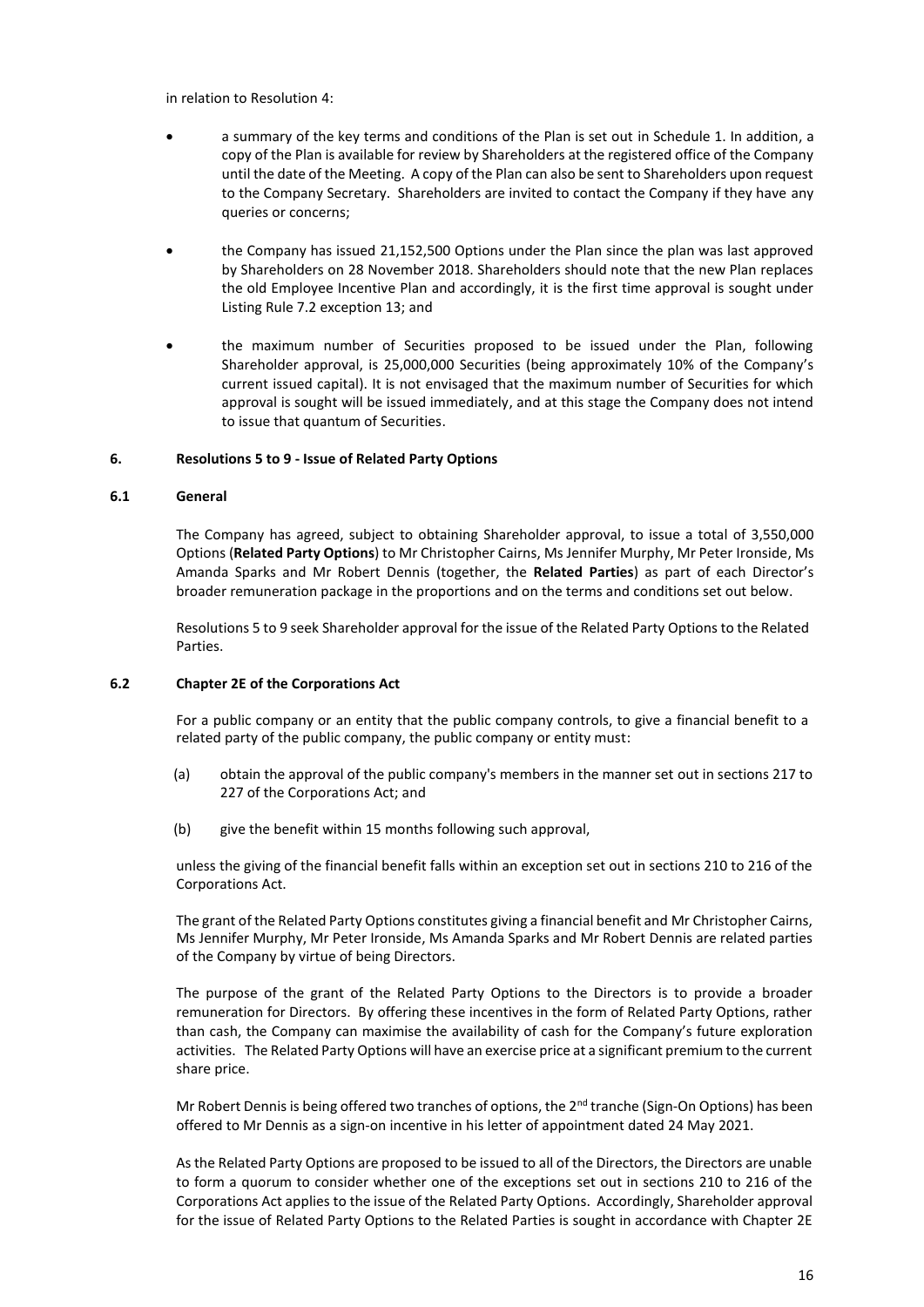of the Corporations Act.

## **6.3 Listing Rule 10.11**

Listing Rule 10.11 provides that unless one of the exceptions in Listing Rule 10.12 applies, a listed company must not issue or agree to issue equity securities to:

- (a) (10.11.1) a Related Party;
- (b) (10.11.2) a person who is, or was at any time in the 6 months before the issue or agreement, a substantial (30%+) holder in the company;
- (c) (10.11.3) a person who is, or was at any time in the 6 months before the issue or agreement, a substantial (10%+) holder in the company and who has nominated a director to the board of the company pursuant to a relevant agreement which gives them a right or expectation to do so;
- (d) (10.11.4) an associate of a person referred to in Listing Rules 10.11.1 to 10.11.3; or
- (e) (10.11.5) a person whose relationship with the company or a person referred to in Listing Rules 10.11.1 to 10.11.4 is such that, in ASX's opinion, the issue or agreement should be approved by its shareholders, unless it obtains the approval of its shareholders.

This issue of the Related Party Options falls within Listing Rule 10.11.1 and does not fall within any of the exceptions in Listing Rule 10.12. It therefore requires the approval of the Company's Shareholders under Listing Rule 10.11. Resolutions 5 to 9 seek the required Shareholder approval for the issue under and for the purposes of Listing Rule 10.11.

# **6.4 Information required by Listing Rule 10.13**

In accordance with Listing Rule 10.13, the following information is provided to Shareholders in relation to Resolutions 5 to 9:

| Which category in Listing Rules<br>10.11.1 - 10.11.5 the person falls<br>within and why.                                                              | 10.11.1, all are Directors of the Company.                                                                                                                                                                                                                                                                                                                                            |  |
|-------------------------------------------------------------------------------------------------------------------------------------------------------|---------------------------------------------------------------------------------------------------------------------------------------------------------------------------------------------------------------------------------------------------------------------------------------------------------------------------------------------------------------------------------------|--|
| The number and class of<br>securities to be issued to the<br>person.                                                                                  | 1,000,000 Unlisted Options (Remuneration Options)<br>C Cairns<br>875,000 Unlisted Options (Remuneration Options)<br>J Murphy<br>P Ironside<br>575,000 Unlisted Options (Remuneration Options)<br>A Sparks<br>575,000 Unlisted Options (Remuneration Options)<br>300,000 Unlisted Options (Remuneration Options)<br>R Dennis<br>250,000 Unlisted Options (Sign-On Options)<br>R Dennis |  |
| If the securities are not fully<br>paid ordinary securities, a<br>summary of the material terms<br>of the securities.                                 | A summary of the material terms of the Related Party Options<br>is set out in Schedule 2 to this Notice of Meeting.                                                                                                                                                                                                                                                                   |  |
| The date or dates on or by<br>which the entity will issue the<br>securities, which must not be<br>more than 1 month after the<br>date of the meeting. | No later than 1 month after the date of the Meeting in<br>accordance with ASX Listing Rule 10.13.5.                                                                                                                                                                                                                                                                                   |  |
| The price or other<br>consideration the entity will<br>receive for the issue.                                                                         | <b>Issue Price: Nil</b><br>Exercise Price for Remuneration Options: 145% of the<br>Company share price calculated based on the five (5) day<br>volume weighted average trading price preceding the date of<br>issue (and including the day of issue).<br>Exercise Price for Sign-On Options: 135% of the Company<br>share price calculated based on the five (5) day volume           |  |
|                                                                                                                                                       | weighted average trading price preceding the date of issue<br>(and including the day of issue).                                                                                                                                                                                                                                                                                       |  |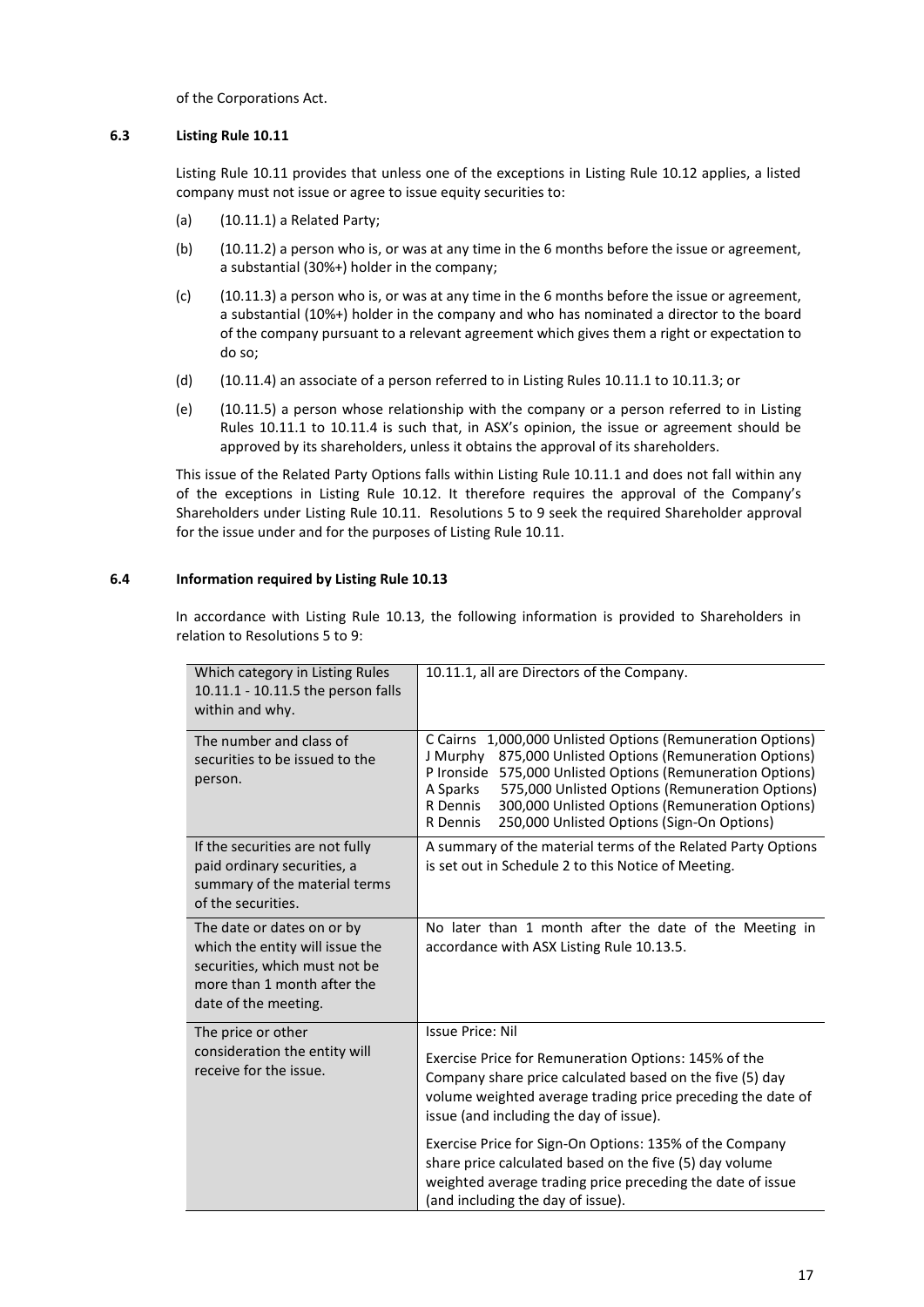| The purpose of the issue,<br>including the intended use of<br>any funds raised by the issue.                      | The purpose for the issue of the Related Party Options is to<br>provide an incentive component in the remuneration package<br>for the Related Parties to align the interests of the Related<br>Parties with those of Shareholders, to motivate and reward the<br>performance of the recipients of the Related Party Options<br>under Resolutions 5 to 9 in their roles as Directors and to<br>provide a cost effective way from the Company to remunerate<br>the Related Parties, which will allow the Company to spend a<br>greater proportion of its cash reserves on exploration than it<br>would if alternative cash forms of remuneration were given to<br>the Related Parties.<br>The Company will receive nil funds on issue of the Related<br>Party Options.<br>Funds raised on exercise of the Related Party Options will be |                                            |                                                                                |  |
|-------------------------------------------------------------------------------------------------------------------|---------------------------------------------------------------------------------------------------------------------------------------------------------------------------------------------------------------------------------------------------------------------------------------------------------------------------------------------------------------------------------------------------------------------------------------------------------------------------------------------------------------------------------------------------------------------------------------------------------------------------------------------------------------------------------------------------------------------------------------------------------------------------------------------------------------------------------------|--------------------------------------------|--------------------------------------------------------------------------------|--|
|                                                                                                                   |                                                                                                                                                                                                                                                                                                                                                                                                                                                                                                                                                                                                                                                                                                                                                                                                                                       |                                            |                                                                                |  |
|                                                                                                                   |                                                                                                                                                                                                                                                                                                                                                                                                                                                                                                                                                                                                                                                                                                                                                                                                                                       | used for general working capital purposes. |                                                                                |  |
| If the person is: (a) a director<br>and therefore a Related Party                                                 | <b>Director</b>                                                                                                                                                                                                                                                                                                                                                                                                                                                                                                                                                                                                                                                                                                                                                                                                                       | <b>Base annual</b>                         | <b>Related Party Options</b>                                                   |  |
| under rule 10.11.1; or (b) an                                                                                     | <b>Name</b>                                                                                                                                                                                                                                                                                                                                                                                                                                                                                                                                                                                                                                                                                                                                                                                                                           | remuneration                               | (subject to these                                                              |  |
| associate of, or person                                                                                           |                                                                                                                                                                                                                                                                                                                                                                                                                                                                                                                                                                                                                                                                                                                                                                                                                                       | excluding                                  | Resolutions).                                                                  |  |
| connected with, a director                                                                                        |                                                                                                                                                                                                                                                                                                                                                                                                                                                                                                                                                                                                                                                                                                                                                                                                                                       | superannuation                             |                                                                                |  |
| under rules 10.11.4 or 10.14.5,                                                                                   | C Cairns                                                                                                                                                                                                                                                                                                                                                                                                                                                                                                                                                                                                                                                                                                                                                                                                                              | \$340,000                                  | 1,000,000 Unlisted Options <sup>1</sup>                                        |  |
| and the issue is intended to<br>remunerate or incentivise the                                                     | J Murphy                                                                                                                                                                                                                                                                                                                                                                                                                                                                                                                                                                                                                                                                                                                                                                                                                              | \$260,000                                  | 850,000 Unlisted Options <sup>1</sup>                                          |  |
| director, details (including the                                                                                  | P Ironside                                                                                                                                                                                                                                                                                                                                                                                                                                                                                                                                                                                                                                                                                                                                                                                                                            | \$50,000                                   | 575,000 Unlisted Options <sup>1</sup><br>575,000 Unlisted Options <sup>1</sup> |  |
| amount) of the director's                                                                                         | A Sparks<br>R Dennis                                                                                                                                                                                                                                                                                                                                                                                                                                                                                                                                                                                                                                                                                                                                                                                                                  | \$100,000<br>\$50,000                      | 300,000 Unlisted Options <sup>1</sup>                                          |  |
| current total remuneration                                                                                        |                                                                                                                                                                                                                                                                                                                                                                                                                                                                                                                                                                                                                                                                                                                                                                                                                                       |                                            | 250,000 Unlisted Options <sup>2</sup>                                          |  |
| package.                                                                                                          | 1. Remuneration Options: Exercise Price 145% of the<br>Company share price calculated based on the five (5) day<br>volume weighted average trading price preceding the date<br>of issue (and including the day of issue). Expiry 30<br>2. Sign-On Options: Exercise Price 135% of the Company<br>share price calculated based on the five (5) day volume<br>weighted average trading price preceding the date of issue                                                                                                                                                                                                                                                                                                                                                                                                                |                                            |                                                                                |  |
| If the securities are issued under<br>an agreement, a summary of any<br>other material terms of the<br>agreement. | (and including the day of issue)., Expiry 30/11/2022.<br>The 250,000 sign-on Options to be granted to Robert Dennis<br>were offered in his Letter of Appointment dated 24 May 2021.<br>This Letter states that the base remuneration is \$50,000 plus<br>superannuation, and in addition the Board will offer 250,000<br>unlisted options which will be granted upon Shareholder<br>approval. The options will expire on 30/11/2022 and have an<br>exercise price of 135% of the Company share price calculated<br>based on the five (5) day volume weighted average trading<br>price preceding the Shareholder Approval (and including the<br>day of approval).                                                                                                                                                                      |                                            |                                                                                |  |

# **6.5 Technical information required by Listing Rule 14.1A**

If Resolutions 5 to 9 are passed, the Company will be able to proceed with the issue of the Related Party Options to the Related Parties within one month after the date of the Meeting (or such later date as permitted by any ASX waiver or modification of the Listing Rules). As approval pursuant to Listing Rule 7.1 is not required for the issue of the Related Party Options (because approval is being obtained under Listing Rule 10.11), the issue of the Related Party Options will not use up any of the Company's 15% annual placement capacity.

If Resolutions 5 to 9 are not passed, the Company will not be able to proceed with the issue of the Related Party Options to the Related Parties and the Company may be required to re-negotiate the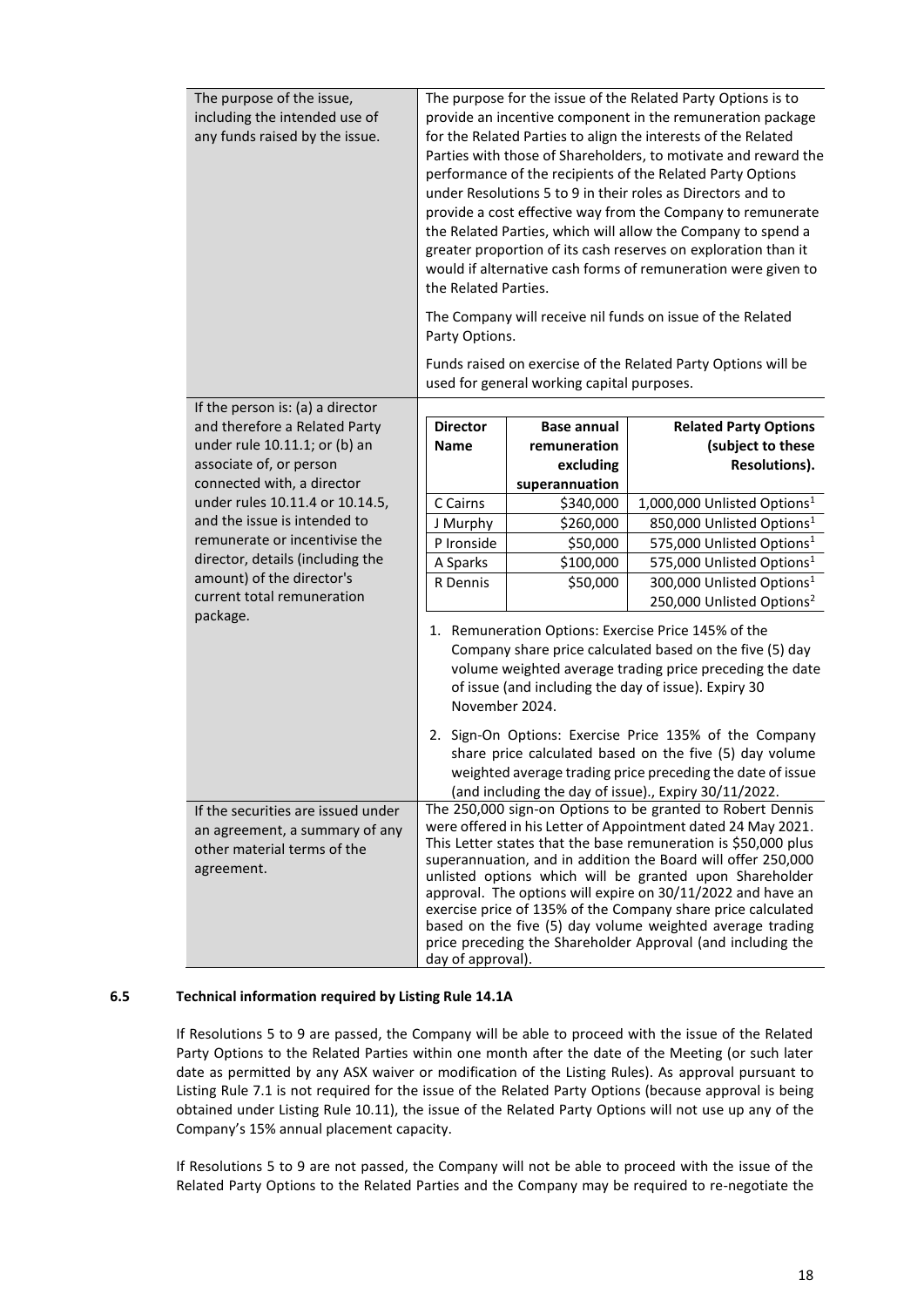remuneration arrangements with the Related Parties, which may require additional cash payments and affect the Company's available cash position.

| 6.6 | Technical information required by section 219 of the Corporations Act |  |  |
|-----|-----------------------------------------------------------------------|--|--|
|     |                                                                       |  |  |

| Identity of the Related Party:<br>s219(1)(a)                                                       | Mr Christopher Cairns, Ms Jennifer Murphy, Mr Peter Ironside,<br>Ms Amanda Sparks and Mr Robert Dennis (or their nominees).                                                                                                                                                                                                                                                                                                                                                                                                                                |  |
|----------------------------------------------------------------------------------------------------|------------------------------------------------------------------------------------------------------------------------------------------------------------------------------------------------------------------------------------------------------------------------------------------------------------------------------------------------------------------------------------------------------------------------------------------------------------------------------------------------------------------------------------------------------------|--|
| Nature of the financial benefit:<br>s219(1)(b)                                                     | The maximum number of Related Party Options (being the<br>nature of the financial benefit being provided) to be granted<br>to the Related Parties is:                                                                                                                                                                                                                                                                                                                                                                                                      |  |
|                                                                                                    | C Cairns 1,000,000 Options<br>J Murphy 850,000 Options<br>P Ironside 575,000 Options                                                                                                                                                                                                                                                                                                                                                                                                                                                                       |  |
|                                                                                                    | A Sparks<br>575,000 Options<br>300,000 Options<br>R Dennis<br>250,000 Options (Sign-On Options)<br>R Dennis                                                                                                                                                                                                                                                                                                                                                                                                                                                |  |
| Directors' recommendations:<br>s219(1)(c) and Directors'<br>interest in the outcome:<br>s219(1)(d) | Each Director has a material personal interest in the outcome<br>of Resolutions 5 to 9 on the basis that all of the Directors (or<br>their nominees) are to be issued Related Party Options should<br>Resolutions 5 to 9 be passed. For this reason, the Directors do<br>not believe that it is appropriate to make a recommendation<br>on Resolutions 5 to 9 of this Notice.                                                                                                                                                                              |  |
|                                                                                                    | The Board however, having considered alternative proposals<br>(including, a higher cash base of remuneration), considers that<br>the Related Party Options, as part of each Director's broader<br>remuneration package, appropriately reflects remuneration<br>commensurate with the skills, experience and responsibilities<br>that the Directors have.                                                                                                                                                                                                   |  |
| Valuation of the financial<br>benefit                                                              | The value of the Related Party Options and the pricing<br>methodology is set out in Schedule 3.                                                                                                                                                                                                                                                                                                                                                                                                                                                            |  |
| Dilution                                                                                           | The Related Party Options are unquoted; therefore, the issue<br>of the Related Party Options has no immediate dilutionary<br>impact on Shareholders.                                                                                                                                                                                                                                                                                                                                                                                                       |  |
|                                                                                                    | If the Related Party Options granted to the Related Parties are<br>exercised, a total of 3,550,000 Shares would be issued. This<br>will increase the number of Shares on issue from 260,961,452<br>to 264,511,452 (assuming that no other Options are exercised<br>and no other Shares are issued) with the effect that the<br>shareholding of existing Shareholders would be diluted by an<br>aggregate of 1.34%, comprising approximately 0.38% by Mr<br>Cairns, 0.32% by Ms Murphy, 0.22% by Mr Ironside, 0.22% by<br>Ms Sparks and 0.21% by Mr Dennis. |  |
| Other information                                                                                  | The number of Related Party Options to be issued to each of<br>the Related Parties has been determined based upon a<br>consideration of:                                                                                                                                                                                                                                                                                                                                                                                                                   |  |
|                                                                                                    | current market standards and/or practices of other ASX<br>listed companies of a similar size and stage of development<br>to the Company;<br>the remuneration of the Related Parties; and<br>incentives to attract and ensure continuity of service of the<br>Related Parties who have appropriate knowledge and<br>expertise, while maintaining the Company's cash reserves.                                                                                                                                                                               |  |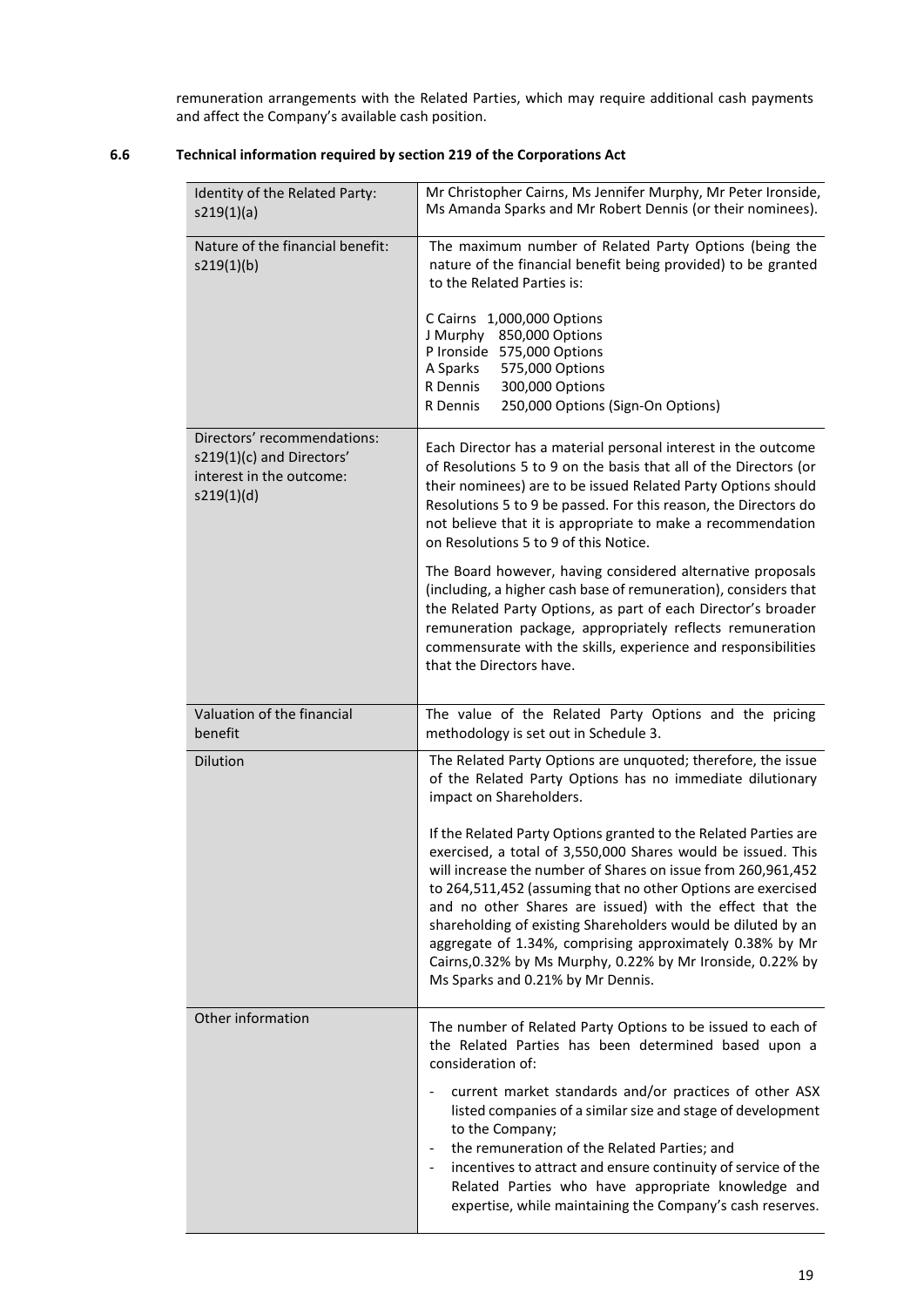|  | The Company does not consider that there are any significant<br>opportunity costs to the Company or benefits foregone by the<br>Company in issuing the Related Party Options upon the terms<br>proposed.                                                                                                                                                                                                                                                                                                                                                                                                                                                                                  |
|--|-------------------------------------------------------------------------------------------------------------------------------------------------------------------------------------------------------------------------------------------------------------------------------------------------------------------------------------------------------------------------------------------------------------------------------------------------------------------------------------------------------------------------------------------------------------------------------------------------------------------------------------------------------------------------------------------|
|  | The Related Party Options will have an exercise price at a<br>significant premium to the current share price to minimise<br>taxation upfront for the Related Parties which is also beneficial<br>to the Company as it means the Related Parties are not<br>required to immediately sell the Related Party Options to fund<br>a tax liability (as would be the case in an issue of Shares where<br>the tax liability arises upon issue of the Shares) and will<br>instead, continue to hold an interest in the Company. There<br>are no significant opportunity costs to the Company or<br>benefits foregone by the Company in issuing the Related Party<br>Options on the terms proposed. |
|  | The Board is not aware of any other information that is<br>reasonably required by Shareholders to allow them to decide<br>whether it is in the best interests of the Company to pass<br>Resolutions 5 to 9.                                                                                                                                                                                                                                                                                                                                                                                                                                                                               |

#### **6.7 Other Information**

| <b>Related Party</b>  | <b>Number of Shares</b> | <b>Number of Options</b>                                                                 |
|-----------------------|-------------------------|------------------------------------------------------------------------------------------|
| Mr Christopher Cairns | 8,032,268               | 750,000 unlisted options lapsing 30/11/22<br>1,000,000 unlisted options lapsing 31/10/23 |
| Ms Jennifer Murphy    | 5,146,705               | 550,000 unlisted options lapsing 30/11/22<br>850,000 unlisted options lapsing 31/10/23   |
| Mr Peter Ironside     | 31,887,982              | 375,000 unlisted options lapsing 30/11/22<br>575,000 unlisted options lapsing 31/10/23   |
| Ms Amanda Sparks      | 2,171,206               | 375,000 unlisted options lapsing 30/11/22<br>575,000 unlisted options lapsing 31/10/23   |
| Mr Robert Dennis      | 444,444                 | nil                                                                                      |

(a) the relevant interests of the Related Parties in securities of the Company are set out below:

(b) the trading history of the Shares on ASX in the 12 months before the date of this Notice is set out below:

|         | <b>Price</b> | Date       |
|---------|--------------|------------|
| Highest | 0.96         | 16/11/2020 |
| Lowest  | 0.37         | 20/07/2021 |
| Last    | 0.41         | 21/09/2021 |

(c) Listing Rule 7.1 limits the amount of equity securities that a listed company can issue without the approval of its shareholders over any 12 month period to 15% of the fully paid ordinary shares it had on issue at the start of that period, subject to specific exemptions.

Listing Rule 7.2, exception 14, provides that Listing Rule 7.1 does not apply to an issue of securities under Listing Rule 10.11.

Pursuant to Listing Rule 7.2, exception 14, the effect of passing Resolutions 5 to 9 will be to allow the Company to issue Related Party Options to the Related Parties without using up any of the Company's 15% placement capacity under Listing Rule 7.1.

(d) voting exclusion statements are included in Resolutions 5 to 9 of this Notice.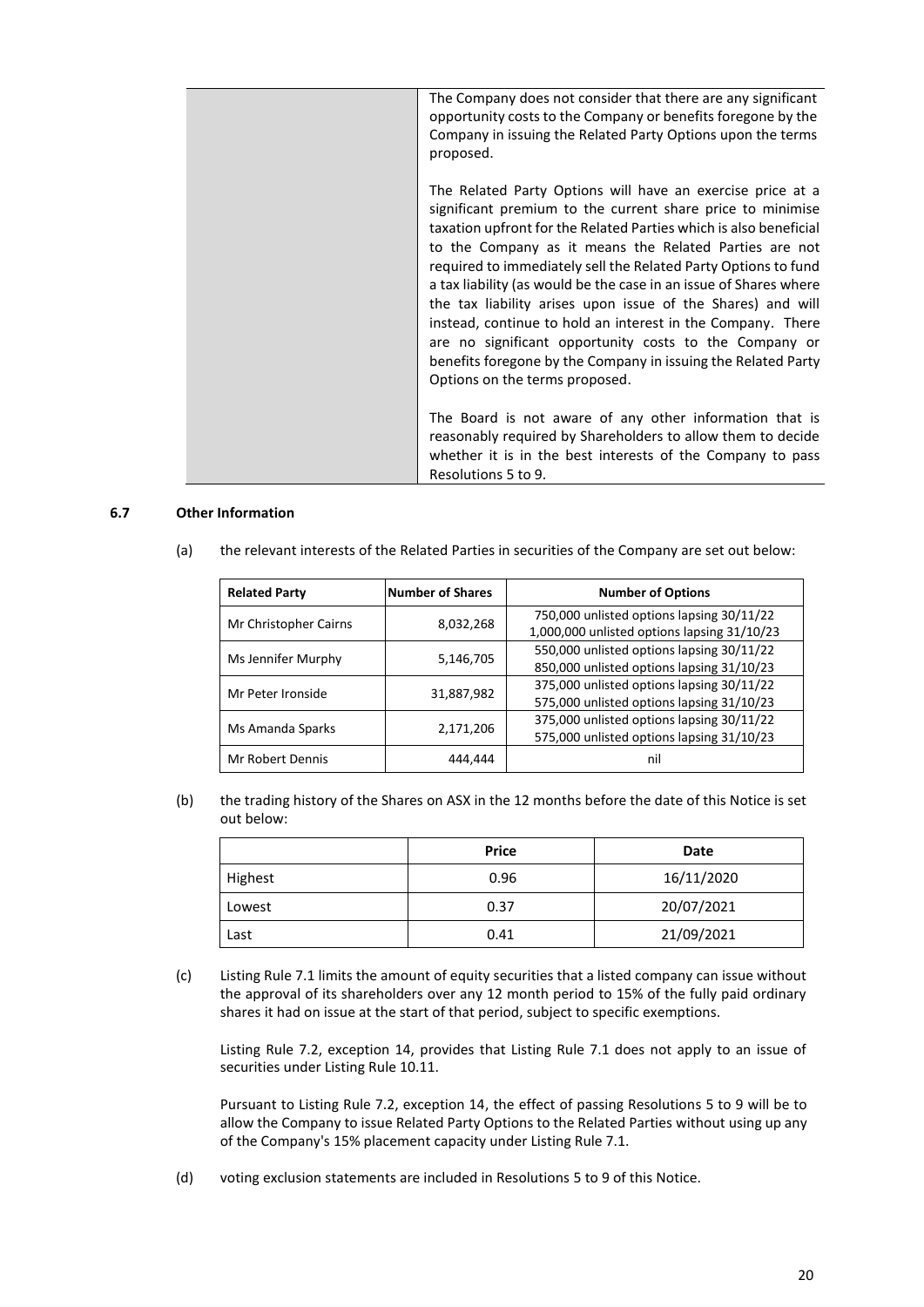## **7. Resolution 10 – Approval of 7.1A Mandate**

# **7.1 General**

Broadly speaking, and subject to a number of exceptions, Listing Rule 7.1 limits the amount of Equity Securities that a listed company can issue without the approval of its shareholders over any 12 month period to 15% of the fully paid ordinary securities it had on issue at the start of that period.

However, under Listing Rule 7.1A, an eligible entity may seek shareholder approval by way of a special resolution passed at its annual general meeting to increase this 15% limit by an extra 10% to 25% (**7.1A Mandate**).

An 'eligible entity' means an entity which is not included in the S&P/ASX 300 Index and has a market capitalisation of \$300,000,000 or less. The Company is an eligible entity for these purposes.

As at the date of this Notice, the Company is an eligible entity as it is not included in the S&P/ASX 300 Index and has a current market capitalisation of approximately \$122,652,000 (based on the number of Shares on issue and the closing price of Shares on the ASX on 16 September 2021).

Resolution 10 seeks Shareholder approval by way of special resolution for the Company to have the additional 10% placement capacity provided for in Listing Rule 7.1A to issue Equity Securities without Shareholder approval.

If Resolution 10 is passed, the Company will be able to issue Equity Securities up to the combined 25% limit in Listing Rules 7.1 and 7.1A without any further Shareholder approval.

If Resolution 10 is not passed, the Company will not be able to access the additional 10% capacity to issue Equity Securities without Shareholder approval under Listing Rule 7.1A, and will remain subject to the 15% limit on issuing Equity Securities without Shareholder approval set out in Listing Rule 7.1.

Resolution 10 is a special resolution. Accordingly, at least 75% of votes cast by Shareholders present and eligible to vote at the Meeting must be in favour of Resolution 10 for it to be passed.

#### **7.2 Technical Information required by ASX listing Rule 7.1A.**

Pursuant to and in accordance with ASX Listing Rule 7.3A, the information below is provided in relation to this Resolution:

#### (a) **Period for which the 7.1A Mandate is valid**

The 7.1A Mandate will commence on the date of the Meeting and expiring on the first to occur of the following:

- i. the date that is 12 months after the date of this Meeting;
- ii. the time and date of the Company's next annual general meeting; and
- iii. the time and date of approval by Shareholders of any transaction under Listing Rule 11.1.2 (a significant change in the nature or scale of activities) or Listing Rule 11.2 (disposal of the main undertaking).

## (b) **Minimum Issue Price**

Any Equity Securities issued under the 7.1A Mandate must be in an existing quoted class of Equity Securities and be issued at a minimum price of 75% of the volume weighted average price of Equity Securities in that class, calculated over the 15 trading days on which trades in that class were recorded before:

- i. the date on which the price at which the Equity Securities are to be issued is agreed by the entity and the recipient of the Equity Securities; or
- ii. if the Equity Securities are not issued within 10 trading days of the date in Section 7.2(b)(i), the date on which the Equity Securities are issued.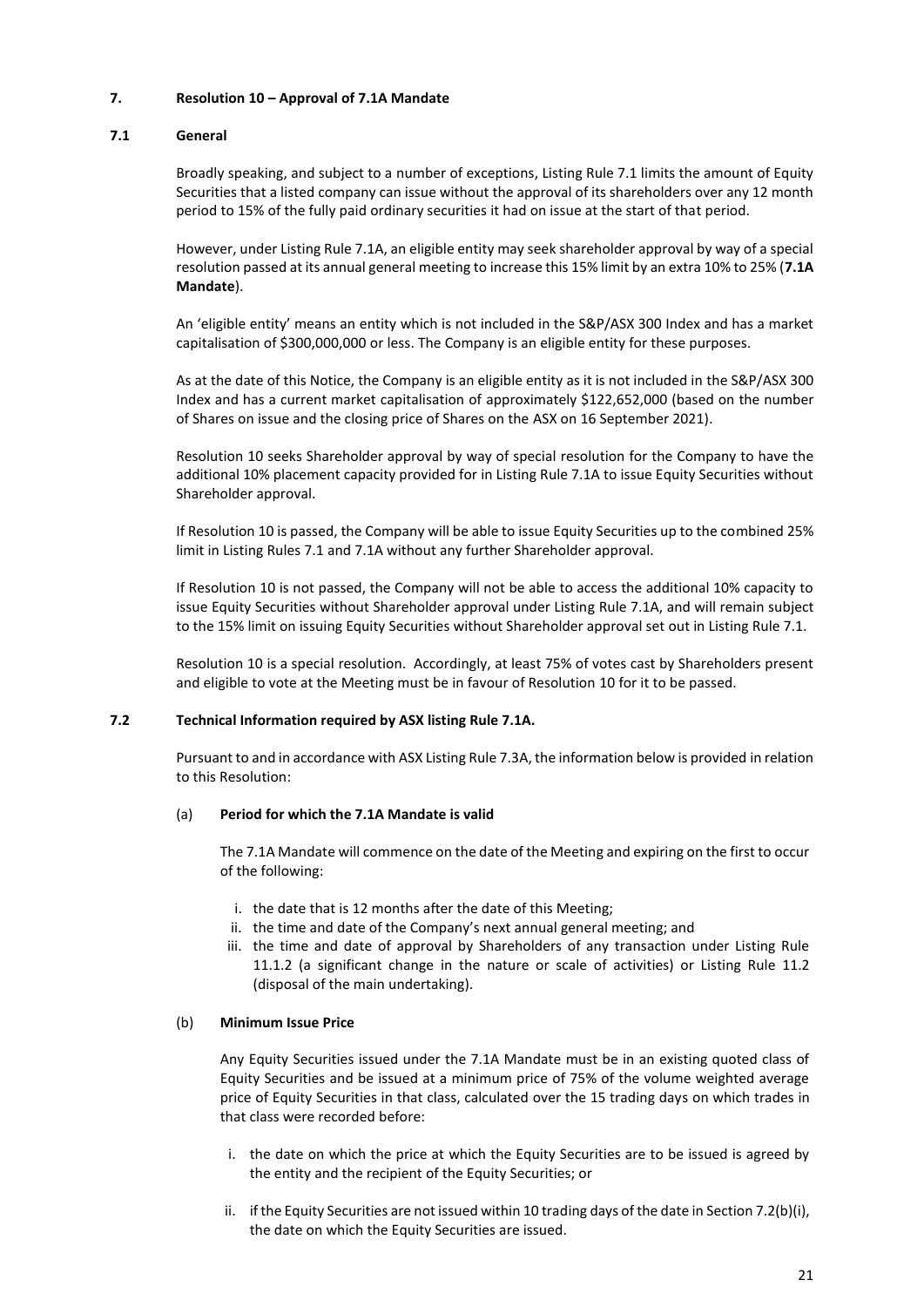#### (c) **Use of funds raised under the 7.1A Mandate**

The Company intends to use funds raised from issues of Equity Securities under the 7.1A Mandate towards funding expenditure associated with the exploration and development of the Company's gold and copper assets within Australia, cash acquisitions of new assets or investments and/or general working capital.

#### (d) **Risk of economic and voting dilution**

Any issue of Equity Securities under the 7.1A Mandate will have a dilutive effect on the interests of existing Shareholders who do not receive any Shares under the issue.

If this Resolution is approved by Shareholders and the Company issues the maximum number of Equity Securities available under the7.1A Mandate, the economic and voting dilution of existing Shares would be as shown in the table below.

The table below shows the dilution of existing Shareholders calculated in accordance with the formula outlined in ASX Listing Rule 7.1A(2), on the basis of the current market price of Shares and the current number of Equity Securities on issue as at 16 September 2021.

#### The table below also shows:

- (i) the hypothetical voting dilution impact where the number of Shares on issue (variable 'A' in the formula) changes. Specifically, the table shows three examples where variable 'A' has increased by 25%, 50% and 100%. These examples of a 25%, 50% and 100% increase in variable 'A' are provided as required under Listing Rule 7.3A.2. We note however that, even in the event Resolution 10 is passed, it is not possible for the Company to issue additional Shares in excess of 25% of its current issued capital without Shareholder approval, unless the Share issue is as a result of an issue that falls within an exemption within Listing Rule 7.2 (such as a pro rata entitlements issue or a share purchase plan); and
- (ii) the hypothetical economic dilution where there are changes in the issue price of Shares issued under the 7.1A Mandate.

| <b>Issued Share</b> | 50% decrease in current |            | <b>Current Market Price</b> |            | 100% increase in     |            |  |
|---------------------|-------------------------|------------|-----------------------------|------------|----------------------|------------|--|
| Capital             | <b>Market Price</b>     |            | (as at 16 September 2021)   |            | current Market Price |            |  |
| (Number of          |                         |            |                             |            |                      |            |  |
| Shares on           | \$0.22                  |            | \$0.44                      |            | \$0.88               |            |  |
| issue               |                         |            |                             |            |                      |            |  |
| $-$ variable 'A'    |                         |            |                             |            |                      |            |  |
| in Listing Rule     |                         |            |                             |            |                      |            |  |
| 7.1A2               |                         |            |                             |            |                      |            |  |
|                     | 10% Voting              | Capital    | 10% Voting                  | Capital    | 10% Voting           | Capital    |  |
|                     | <b>Dilution</b>         | Raised     | <b>Dilution</b>             | Raised     | <b>Dilution</b>      | Raised     |  |
|                     |                         | \$         |                             | \$         |                      | \$         |  |
| Current             |                         |            |                             |            |                      |            |  |
| variable 'A'        |                         |            |                             |            |                      |            |  |
|                     |                         |            |                             |            |                      |            |  |
| 260,961,452         | 26,096,145              | 5,741,151  | 26,096,145                  | 11,482,303 | 26,096,145           | 22,964,607 |  |
| 25% Increase        |                         |            |                             |            |                      |            |  |
| Share<br>in         |                         |            |                             |            |                      |            |  |
| Capital             |                         |            |                             |            |                      |            |  |
| 326,201,815         | 32,620,181              | 7,176,439  | 32,620,181                  | 14,352,879 | 32,620,181           | 28,705,759 |  |
| 50% Increase        |                         |            |                             |            |                      |            |  |
| Share<br>in         |                         |            |                             |            |                      |            |  |
| Capital             |                         |            |                             |            |                      |            |  |
| 391,442,178         | 39,144,217              | 8,611,727  | 39,144,217                  | 17,223,455 | 39,144,217           | 34,446,910 |  |
| 100%                |                         |            |                             |            |                      |            |  |
| in<br>Increase      |                         |            |                             |            |                      |            |  |
| share capital       |                         |            |                             |            |                      |            |  |
| 521,922,904         | 52,192,290              | 11,482,303 | 52,192,290                  | 22,964,607 | 52,192,290           | 45,929,215 |  |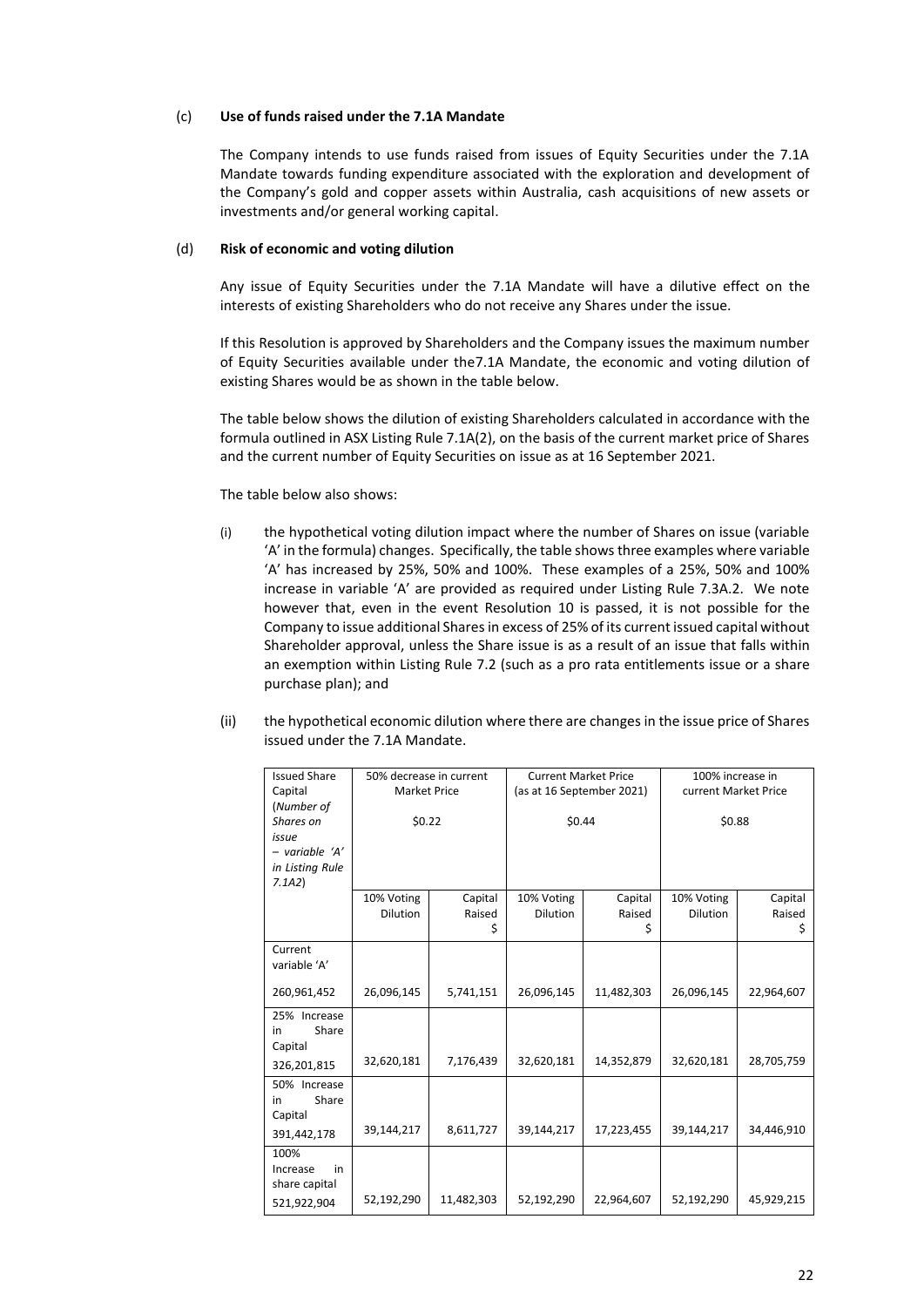#### **Assumptions and explanations**

- There are currently 260,961,452 Shares on issue as at the date of this Notice of Meeting.
- The issue price set out above is the closing price of the Shares on the ASX on 16 September 2021.
- The Company has not issued any Equity Securities in the 12 months prior to the Meeting that were not issued either under an exception in ASX Listing Rule 7.2 or with approval under ASX Listing Rule 7.1.
- The issue of Equity Securities under the 7.1A Mandate consists only of Shares. It is assumed that no Options are exercised into Shares before the date of issue of the Equity Securities. If the issue of Equity Securities includes quoted Options, it is assumed that those quoted Options are exercised into Shares for the purpose of calculating the voting dilution effect on existing Shareholders.
- The 10% voting dilution reflects the aggregate percentage dilution against the issued share capital at the time of issue. This is why the voting dilution is shown in each example as 10%.
- The Company issues the maximum possible number of Equity Securities under the 7.1A Mandate.
- The calculations above do not show the dilution that any one particular Shareholder will be subject to. All Shareholders should consider the dilution caused to their own shareholding depending on their specific circumstances.
- This table does not set out any dilution pursuant to approvals under ASX Listing Rule 7.1.
- The table does not show an example of dilution that may be caused to a particular Shareholder by reason of placements under the7.1A Mandate, based on that Shareholder's holding at the date of the Meeting.

Shareholders should note that there is a specific risk that:

- (i) the market price for the Company's Shares may be significantly lower on the date of the issue than it is on the date of the Meeting; and
- (ii) the Shares may be issued at a price that is at a discount to the market price for those Shares on the issue date.

#### (e) **Allocation under the 7.1A Mandate**

The recipients of the Equity Securities to be issued under the 7.1A Mandate have not yet been determined. However, the recipients of Equity Securities could consist of current Shareholders or new investors (or both), none of whom will be related parties of the Company.

The Company will determine the recipients at the time of the issue under the 7.1A Mandate, having regard to the following factors:

- i. the purpose of the issue;
- ii. alternative methods for raising funds available to the Company at that time, including, but not limited to, an entitlement issue, share purchase plan, placement or other offer where existing Shareholders may participate;
- iii. the effect of the issue of the Equity Securities on the control of the Company;
- iv. the circumstances of the Company, including, but not limited to, the financial position and solvency of the Company;
- v. prevailing market conditions; and
- vi. advice from corporate, financial and broking advisers (if applicable).

#### (f) **Previous approval under ASX Listing Rule 7.1A.**

The Company has previously obtained Shareholder approval under ASX Listing Rule 7.1A at its annual general meeting held on 30 October 2020 (**Previous Approval**).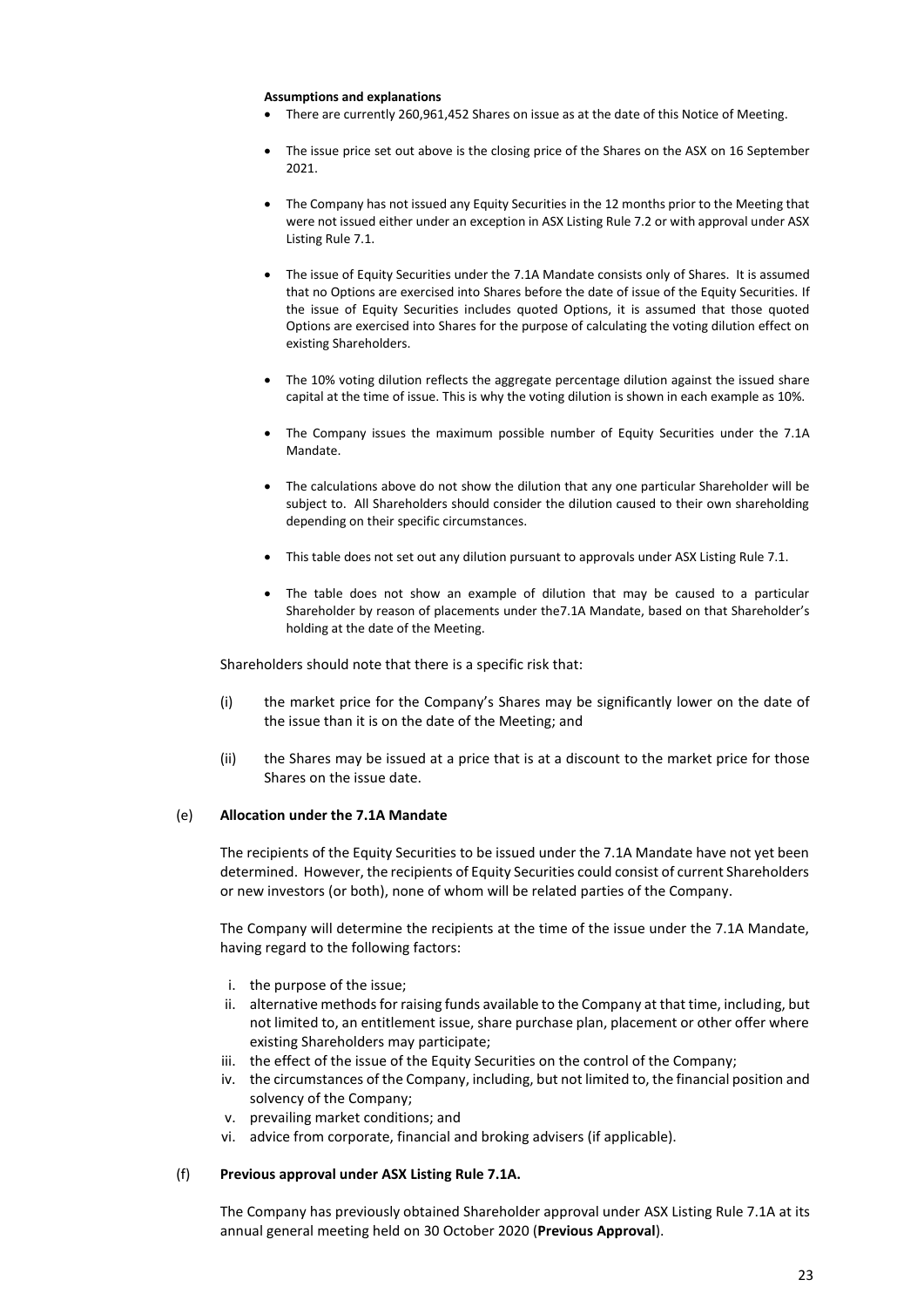During the 12 month period preceding the date of this Meeting, the Company has not issued any Equity Securities pursuant to the Previous Approval.

#### (g) **Compliance with ASX Listing Rules 7.1A.4**

When the Company issues Equity Securities pursuant to the 7.1A Mandate, it must give to ASX a list of the recipients of the Equity Securities and the number of Equity Securities issued to each (not for release to the market), in accordance with ASX Listing Rule 7.1A.4.

# **7.3 Voting exclusion statement**

As at the date of this Notice, the Company is not proposing to make an issue of Equity Securities under Listing Rule 7.1A. Accordingly, a voting exclusion statement is not included in this Notice.

# **8. Recommendations for All Resolutions**

The Board believes that the Resolutions to be proposed at the Company's Annual General Meeting are in the best interests of the Company and (except where otherwise stated) unanimously recommends that Shareholders vote in favour of each Resolution.

# **9. Enquiries**

Shareholders are invited to contact the Company Secretary, Ms Amanda Sparks, on (08) 9287 7630 if they have any queries in respect of the matters set out in these documents.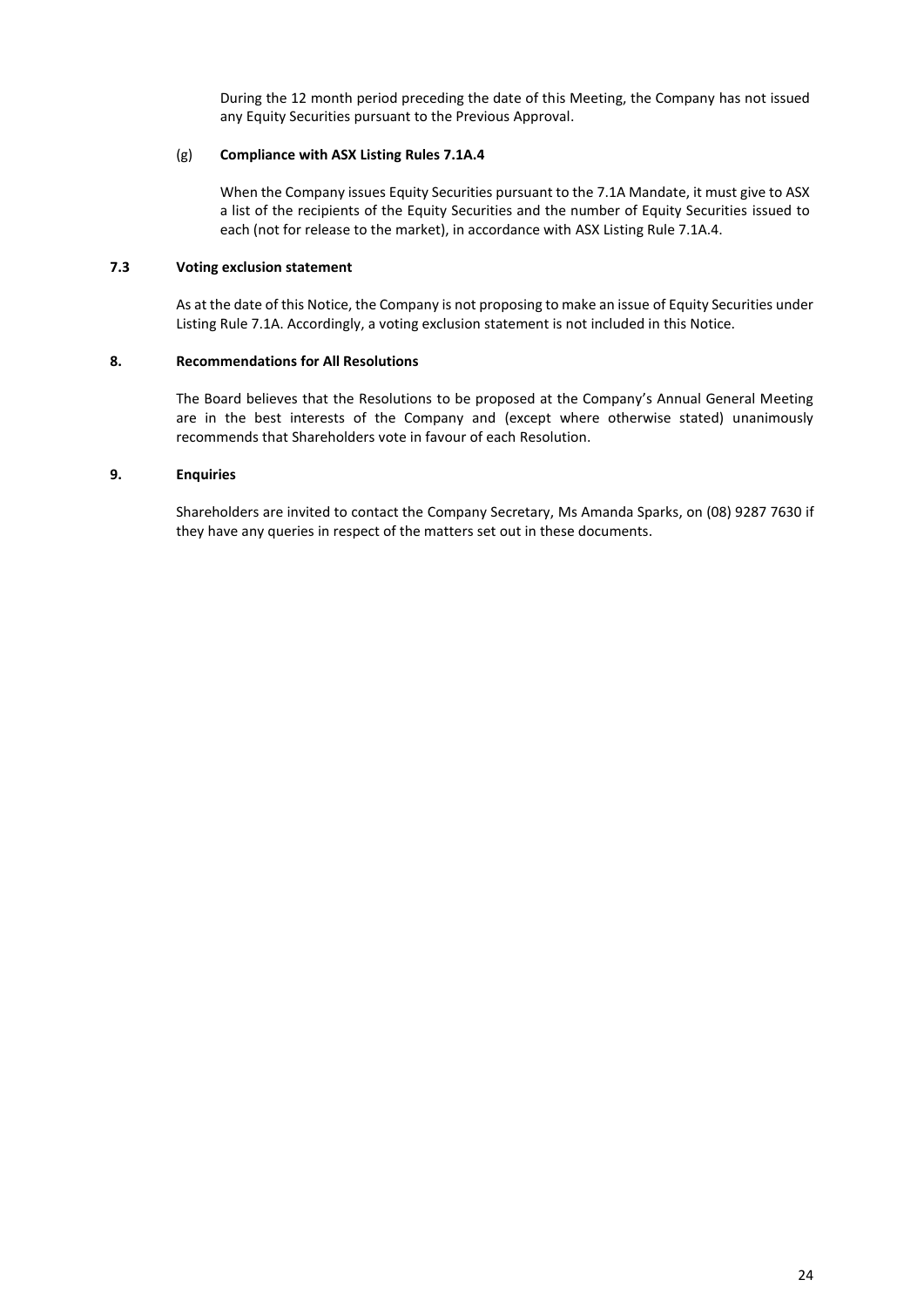#### **GLOSSARY**

**\$** means Australian dollars.

**7.1A Mandate** has the meaning given in section 7 of the Explanatory Statement which accompanies the Notice.

**Annual General Meeting** or **Meeting** means the meeting convened by the Notice.

**ASIC** means the Australian Securities and Investments Commission.

**ASX** means ASX Limited (ACN 008 624 691) or the Australian Securities Exchange, as the context requires.

**ASX Listing Rules** means the Listing Rules of ASX.

**Board** means the current board of directors of the Company.

**Business Day** means Monday to Friday inclusive, except New Year's Day, Good Friday, Easter Monday, Christmas Day, Boxing Day, and any other day that ASX declares is not a business day.

**Chair** means the chair of the Meeting.

**Closely Related Party** of a member of the Key Management Personnel means:

- (a) a spouse or child of the member;
- (b) a child of the member's spouse;
- (c) a dependent of the member or the member's spouse;
- (d) anyone else who is one of the member's family and may be expected to influence the member, or be influenced by the member, in the member's dealing with the entity;
- (e) a company the member controls; or
- (f) a person prescribed by the *Corporations Regulations 2001 (Cth*).

**Company** means Stavely Minerals Limited (ABN 33 119 826 907).

**Constitution** means the Company's constitution.

**Corporations Act** means the Corporations Act 2001 (Cth).

**Directors** means the current directors of the Company.

**Eligible Entity** means an entity that, at the date of the relevant general meeting is not included in the S&P/ASX 300 Index; and has a maximum market capitalisation (excluding restricted securities and securities quoted on a deferred settlement basis) of \$300,000,000.

**Equity Securities** includes a Share, a right to a Share or Option, an Option, a convertible security and any security that ASX decides to classify as an Equity Security.

**Explanatory Statement** means the explanatory statement accompanying the Notice.

**Key Management Personnel** has the same meaning as in the accounting standards and broadly includes those persons having authority and responsibility for planning, directing and controlling the activities of the Company, directly or indirectly, including any director (whether executive or otherwise) of the Company.

**Notice** or **Notice of Meeting** means this notice of meeting including the Explanatory Statement and the Proxy Form.

**Option** means an option which enables the holder to subscribe for one Share.

**Ordinary Securities** has the meaning set out in the ASX Listing Rules.

**Performance Right** means a performance right convertible into a Share.

**Proxy Form** means the proxy form accompanying the Notice.

**Remuneration Report** means the remuneration report set out in the Directors' Report of the Company's annual financial report for the period ended 30 June 2021.

**Resolutions** means the resolutions set out in the Notice, or any one of them, as the context requires.

**Securities** means Options and Performance Rights.

**Share** means a fully paid ordinary share in the capital of the Company.

**Shareholder** means a holder of a Share.

**Variable A** means "A" means as set out in the formula in Listing Rule 7.1A.2.

**WST** means Western Standard Time as observed in Perth, Western Australia.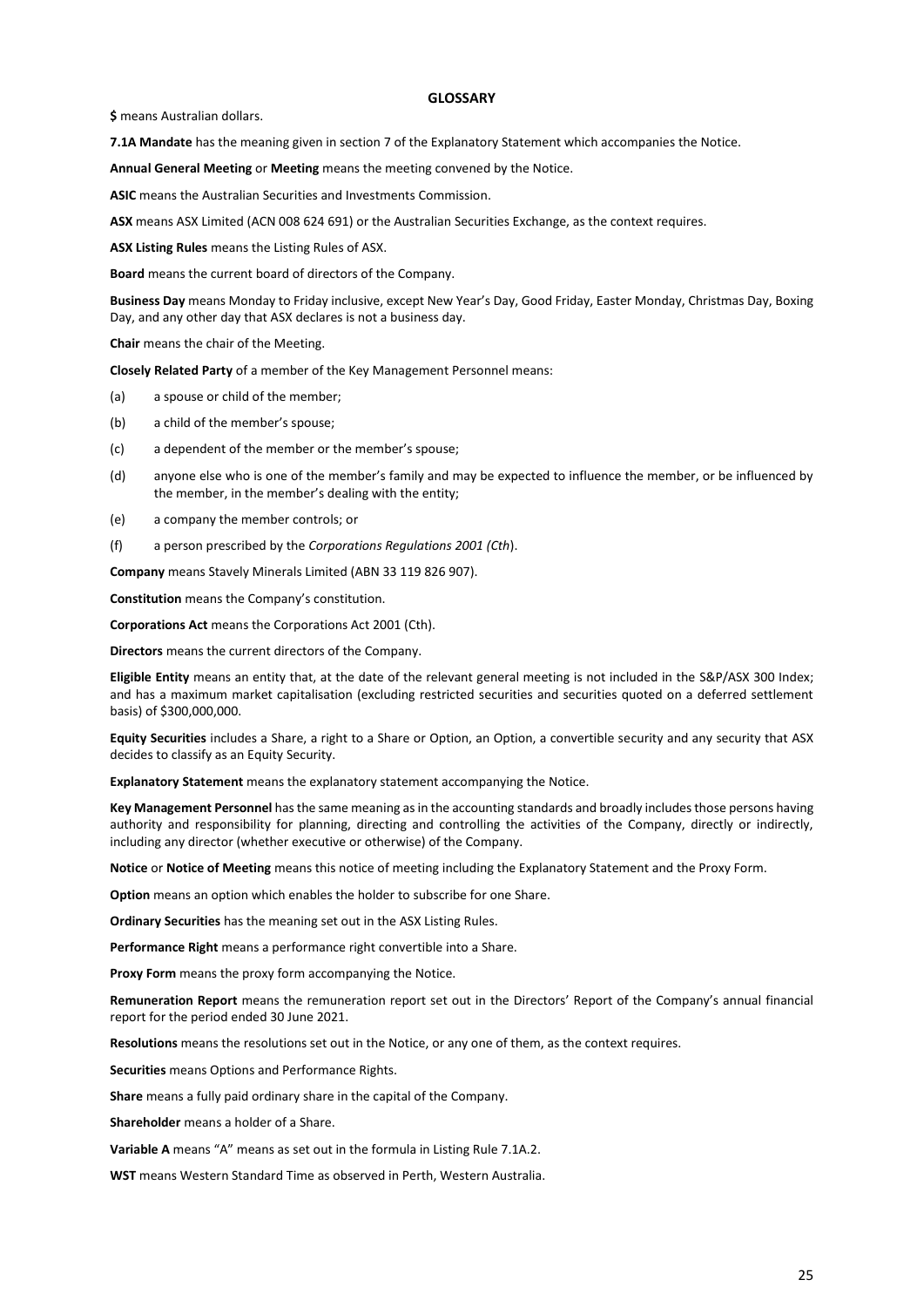# **Schedule 1 – Key Terms and Conditions of the Employee Incentive Plan**

Outlined below is a summary of the key terms of the Company's Employee Incentive Plan.

- (a) **Eligibility**: Eligible Employees include Directors (both executive and non-executive), full time and part time employees and casual employees and contractors of the Company (to the extent permitted by ASIC Class Order 14/1000). Subject to the Board's consent, an Eligible Employee may nominate another person to participate in the Plan in their place.
- (b) **Administration of Plan**: The Board is responsible for the operation of the Plan and has a broad discretion to determine which Eligible Employees will be offered Awards under the Plan.
- (c) **Invitation:** The Board may issue an invitation to an Eligible Employee to participate in the Plan (**Invitation**). The Invitation will specify:
	- (i) the number and type of Awards (being Options, Performance Rights and/or incentive Shares) specified in the Invitation;
	- (ii) any vesting conditions, performance hurdles, performance period, exercise conditions and/or restriction conditions attaching to the Awards;
	- (iii) the issue price or exercise price of the Awards (as applicable);
	- (iv) an acceptance period;
	- (v) any other terms and conditions attaching to the Awards; and
	- (vi) any other information required by ASIC Class Order 14/1000, the Listing Rules or any law to be included in the invitation.

#### (d) **Issue and exercise price:**

- (i) Options shall be issued for nil cash consideration, and the Board may determine the exercise price in its absolute discretion (including whether to offer the Eligible Employee a cashless exercise facility which will entitle the Eligible Employee to set-off the exercise price against the number of Shares which the Eligible Employee is entitled to receive upon exercise of the Eligible Employee's Options));
- (ii) Performance Rights shall be issued for nil cash consideration, and Shares issued upon the conversion of Performance Rights shall be issued for nil cash consideration;
- (iii) The Board shall determine the issue price of any Shares issued under the Plan, which may be nil.
- (iv) A cashless exercise facility will be offered.
- (e) **Quotation on ASX:** The Company will apply for Shares issued under the Plan and upon the exercise of Options and Performance Rights to be admitted to trading on ASX upon issue of the Share. Quotation will be subject to the ASX Listing Rules and any holding lock applying to the Shares. Options and Performance Rights issued under the Plan shall not be quoted.
- (f) **Rights attaching to Shares**: Each Share issued under the Plan or on the exercise of an Award shall be issued on the same terms and conditions as the Company's issued Shares (other than in respect of transfer restrictions imposed by the Plan) and it will rank equally with all other issued Shares from the issue date except for entitlements which have a record date before the issue date. The holder of a Share issued under the Plan shall be entitled to receive notice of, and attend and vote at, shareholder meetings, and to receive any dividends declared by the Company.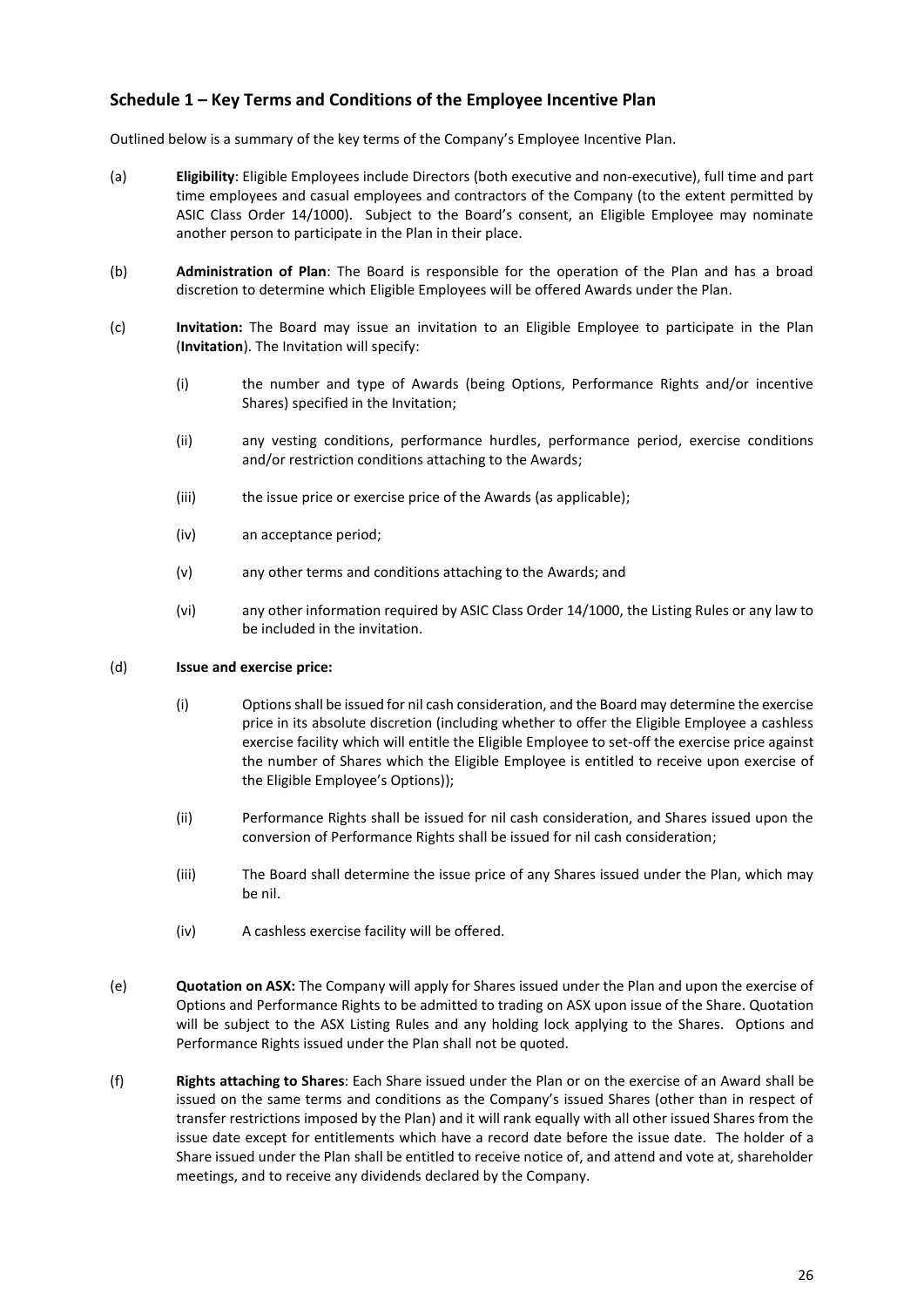- (g) **Rights attaching to Options and Performance Rights**: Subject to the terms of the Plan, the Board may determine the rights attaching the Options and Performance Rights issued under the Plan. The holder of an Option or Performance Right issued under the Plan shall not be entitled to receive notice of, and attend and vote at, shareholder meetings, nor to receive any dividends declared by the Company.
- (h) **Restriction Conditions:** Shares may be subject to restriction conditions (such as a period of employment or a performance hurdle) which must be satisfied before the Shares can be sold, transferred, or encumbered (**Restriction Condition**). The Board may waive Restriction Conditions in its absolute discretion, including where a holder dies or is a good leaver. The Company is authorised to impose a holding lock on the Shares to implement these restrictions.
- (i) **Forfeiture of Shares:** Where a Restriction Condition in relation to Shares is not satisfied by the due date, or becomes incapable of satisfaction (as determined by the Board in its reasonable opinion), and is not waived by the Board, the holder of those Shares forfeits its right, entitlement and interest in and to the Shares and the Company must, unless the Restriction Condition is waived by the Board, either:
	- (i) arrange to buy back and cancel the relevant Shares within 6 months of the date the Restriction Condition was not satisfied (or became incapable of satisfaction) under the Corporations Act at a price equal to the cash consideration paid by the holder for the Shares; or
	- (ii) arrange to sell the Shares on behalf of the holder (using a power of attorney) as soon as reasonably practicable after the Restriction Condition was not satisfied (or became incapable of satisfaction) on the ASX or to an investor who falls within an exemption under Section 708 of the Corporations Act (provided that the sale must be at a price that is no less than 80% of the volume weighted average price of Shares on ASX over the 10 trading days before the sale date), and apply the sale proceeds in the following priority:
		- (A) firstly, to use towards repaying any cash consideration paid by the holder for the Shares; and
		- (B) secondly, any remainder to the Company to cover its costs of managing the Plan.
- (j) **Power of Attorney:** The holder irrevocably appoints each of the Company and each director of the Company severally as his or her attorney to do all things necessary to give effect to the buy back or sale of the holder's Shares in accordance with the Plan.
- (k) **Ceasing to be an Eligible Executive**: If an Eligible Employee ceases to be an employee or director of the Company and:
	- (i) at that time there are unfulfilled Restriction Conditions in relation to Shares under the Plan held by the Eligible Employee or his or her nominee, the Shares are forfeited and the Company must either buy back or sell the Shares in accordance with the Plan;
	- (ii) the termination of employment is due to wilful misconduct, gross negligence or material breach of employment contract (**Misconduct**), then unvested Awards shall lapse and the Board may determine that vested Awards that have not been exercised shall also lapse; and
	- (iii) the termination of employment is not due to Misconduct, then vested awards may be exercised within 3 months from the date of termination of employment, and the Board may in its discretion determine whether to waive any vesting conditions, exercise conditions or restriction conditions to permit the Eligible Employee to exercise Awards or sell or retain Plan Shares.
- (l) **Change of control events**: Unvested Awards shall become exercisable if:
	- (i) (**Takeover**) a takeover bid for the Company's issued Shares is declared unconditional;
	- (ii) (**Compromise or Arrangement**): a court approves under Section 411(4)(b) of the Corporations Act a proposed compromise or arrangement for the purposes of or in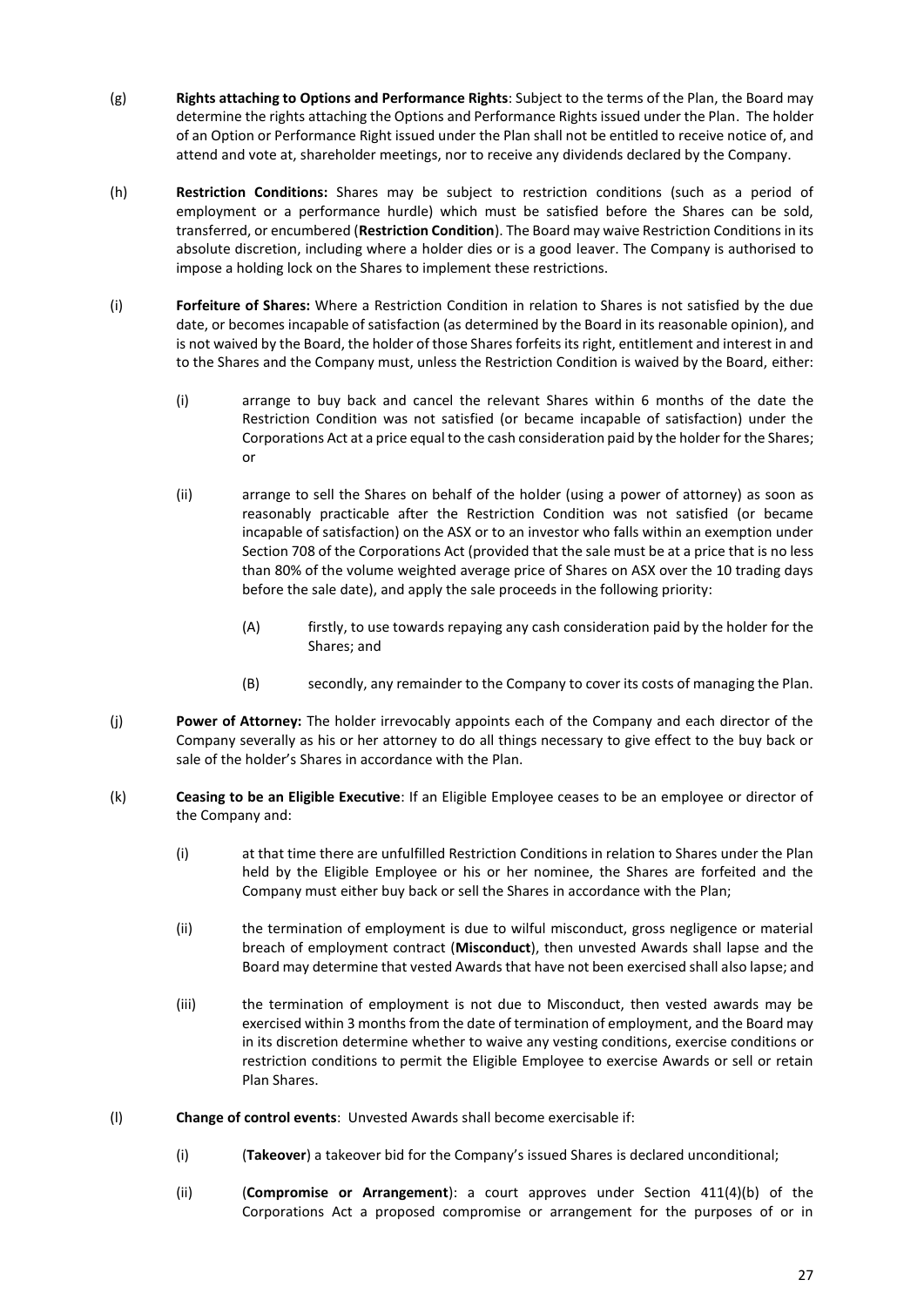connection with a scheme for the reconstruction of the Company or its amalgamation with any other company or companies; or

- (iii) (**Sale of Main Business**): the Company enters into an agreement to sell its main business undertaking or principal assets and that agreement becomes unconditional.
- (m) **Plan limit:** The Company must take reasonable steps to ensure that the number of Shares to be received on the exercise of Awards, when aggregated with:
	- (i) the number of Shares that would be issued if each outstanding offer made or Award granted under the Plan or any other employee incentive scheme of the Company were to be exercised or accepted; and
	- (ii) the number of Shares issued during the previous 3 years under the Plan (or any other employee share scheme extended only to eligible employees),

does not exceed 5% of the total number of Shares on issue at the time of an offer (but disregarding any offer of Shares or Awards that can be disregarded in accordance with relevant ASIC Class Orders).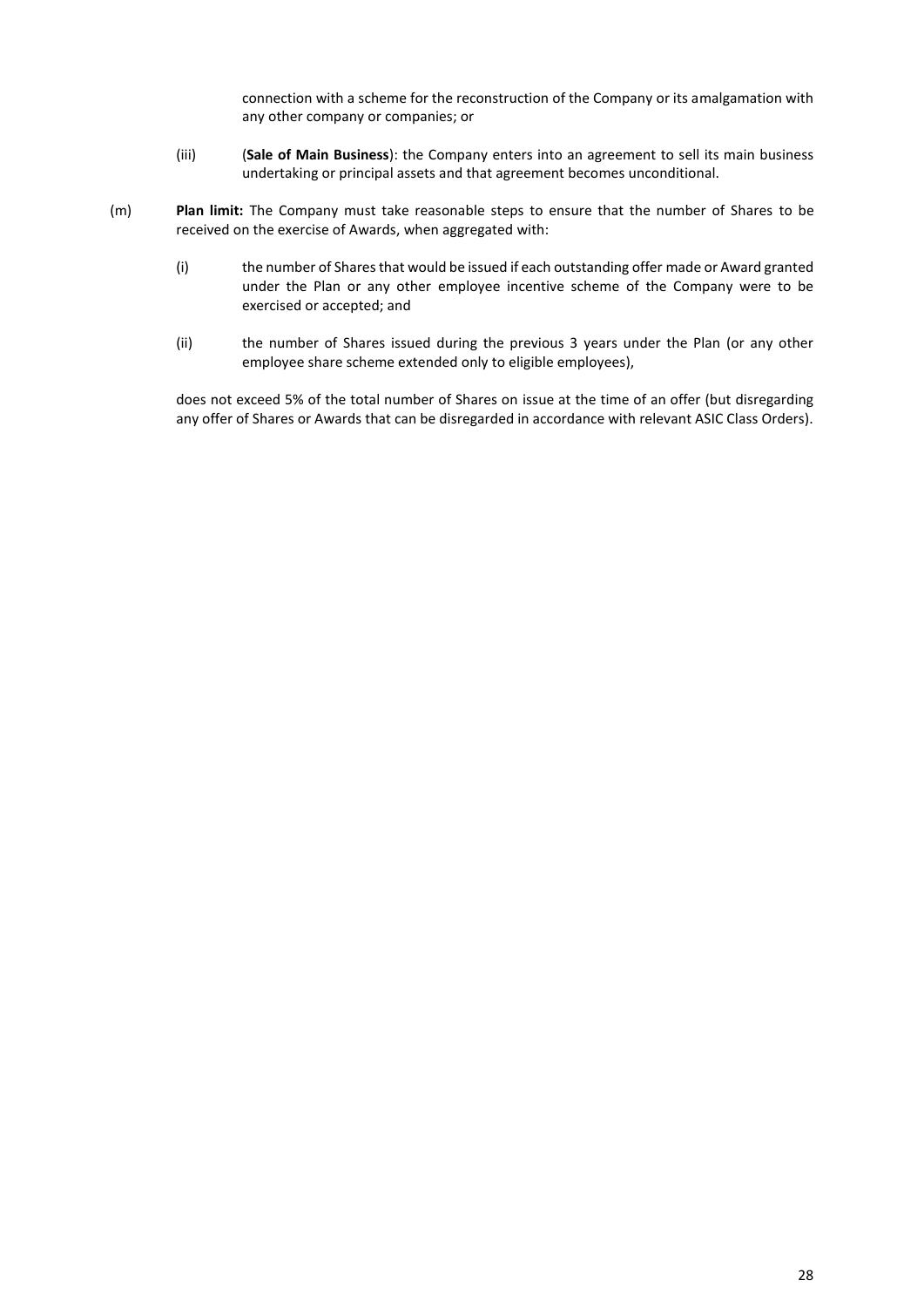# **Schedule 2 –Terms and Conditions of Related Party Options**

## <span id="page-28-0"></span>(a) **Entitlement**

Each Option entitles the holder to subscribe for one Share upon exercise of the Option.

## <span id="page-28-1"></span>(b) **Exercise Price**

- (i) *Remuneration Options*: Subject to paragraphs [\(b\)](#page-28-1)[\(iii\)](#page-28-2) and [\(j\),](#page-29-0) the amount payable upon exercise of each Option will be set at a 45% premium to the volume weighted average share price (VWAP) over the five trading days prior to the issue of the Options (**Exercise Price**);
- (ii) *Sign-On Options:* Subject to paragraph[s \(b\)](#page-28-1)[\(iii\)](#page-28-2) and [\(j\),](#page-29-0) the amount payable upon exercise of each Option will be set at a 35% premium to the volume weighted average share price (VWAP) over the five trading days prior to the issue of the Options (**Exercise Price**); and
- (iii) A cashless exercise facility will be offered for all Related Party Options.

# <span id="page-28-2"></span>(c) **Expiry Date**

Each Remuneration Option will expire at 5:00 pm (WST) on 30 November 2024 (**Expiry Date**). An Option not exercised before the Expiry Date will automatically lapse on the Expiry Date.

Each Sign-On Option will expire at 5:00 pm (WST) on 30 November 2022 (**Expiry Date**). An Option not exercised before the Expiry Date will automatically lapse on the Expiry Date.

# (d) **Exercise Period**

The Options are exercisable at any time on or prior to the Expiry Date (**Exercise Period**).

#### (e) **Notice of Exercise**

The Options may be exercised during the Exercise Period by notice in writing to the Company in the manner specified on the Option certificate (**Notice of Exercise**) and payment of the Exercise Price for each Option being exercised in Australian currency by electronic funds transfer or other means of payment acceptable to the Company.

# (f) **Exercise Date**

A Notice of Exercise is only effective on and from the later of the date of receipt of the Notice of Exercise and the date of receipt of the payment of the Exercise Price for each Option being exercised in cleared funds (**Exercise Date**).

#### <span id="page-28-3"></span>(g) **Timing of issue of Shares on exercise**

Within 10 Business Days after the Exercise Date, the Company will:

- (i) allot and issue the number of Shares required under these terms and conditions in respect of the number of Options specified in the Notice of Exercise and for which cleared funds have been received by the Company;
- <span id="page-28-4"></span>(ii) if required, give ASX a notice that complies with section 708A(5)(e) of the Corporations Act, or, if the Company is unable to issue such a notice, lodge with ASIC a prospectus prepared in accordance with the Corporations Act and do all such things necessary to satisfy section 708A(11) of the Corporations Act to ensure that an offer for sale of the Shares does not require disclosure to investors; and
- (iii) if admitted to the official list of ASX at the time, apply for official quotation on ASX of Shares issued pursuant to the exercise of the Options.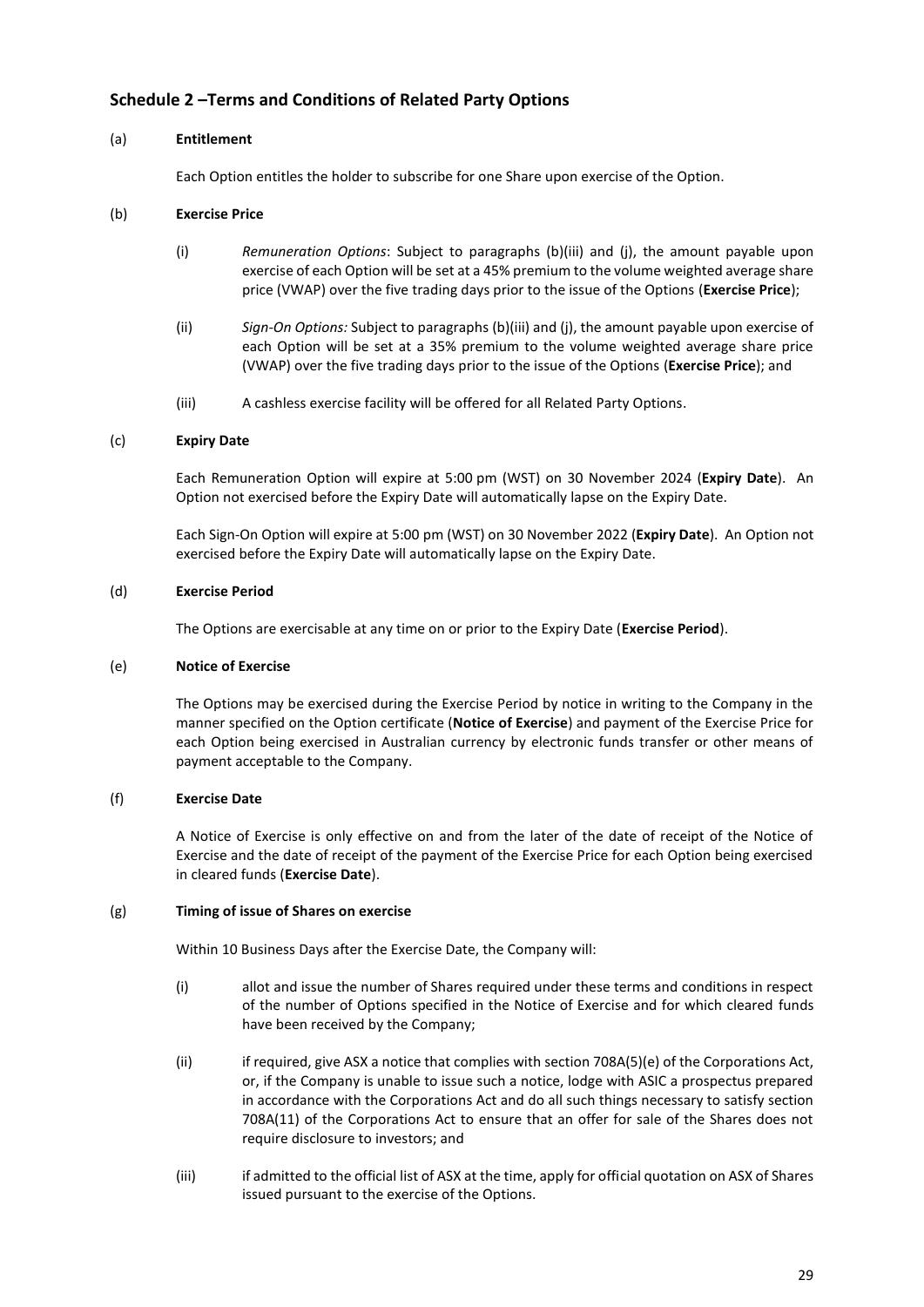If a notice delivered under  $(g)(ii)$  $(g)(ii)$  for any reason is not effective to ensure that an offer for sale of the Shares does not require disclosure to investors, the Company must, no later than 20 Business Days after becoming aware of such notice being ineffective, lodge with ASIC a prospectus prepared in accordance with the Corporations Act and do all such things necessary to satisfy section 708A(11) of the Corporations Act to ensure that an offer for sale of the Shares does not require disclosure to investors.

#### (h) **Shares issued on exercise**

Shares issued on exercise of the Options rank equally with the then issued shares of the Company.

#### (i) **Quotation of Shares issued on exercise**

If admitted to the official list of ASX at the time, application will be made by the Company to ASX for quotation of the Shares issued upon the exercise of the Options.

#### <span id="page-29-0"></span>(j) **Reconstruction of capital**

If at any time the issued capital of the Company is reconstructed, all rights of an Optionholder are to be changed in a manner consistent with the Corporations Act and the ASX Listing Rules at the time of the reconstruction.

#### (k) **Participation in new issues**

There are no participation rights or entitlements inherent in the Options and holders will not be entitled to participate in new issues of capital offered to Shareholders during the currency of the Options without exercising the Options.

#### (l) **Change in exercise price**

An Option does not confer the right to a change in Exercise Price (other than in accordance wit[h \(b\)](#page-28-1)[\(iii\)](#page-28-2) above) or a change in the number of underlying securities over which the Option can be exercised.

#### (m) **Unquoted**

The Company will not apply for quotation of the Options on ASX.

#### (n) **Transferability**

The Options are only transferable with Board approval.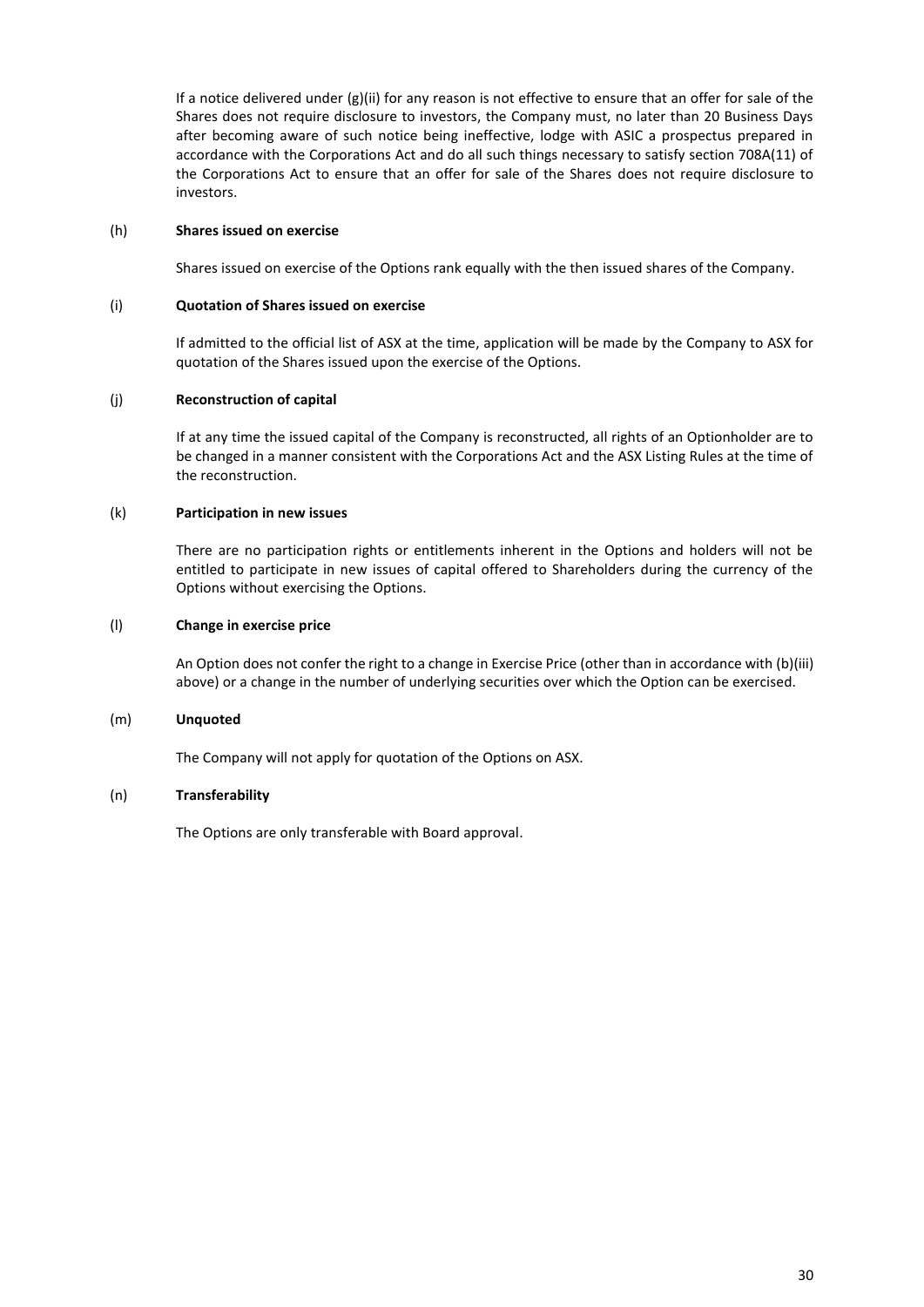# **Schedule 3 - Valuation of Related Party Options**

The Related Party Options to be issued to the Related Parties pursuant to Resolutions 5 to 9 have been valued internally by management.

Using the Black-Scholes option pricing model and based on the assumptions set out below, the Related Party Options were ascribed the following value:

| <b>Assumptions:</b>                              | <b>Remuneration Options</b> | <b>Sign-On Options</b> |
|--------------------------------------------------|-----------------------------|------------------------|
|                                                  |                             |                        |
| Valuation date                                   | 16 September 2021           | 16 September 2021      |
| Market price of Shares *                         | 44 cents                    | 44 cents               |
| Exercise price *                                 | 64 cents *                  | 60 cents *             |
| Vesting date                                     | immediately                 | immediately            |
| Expiry date                                      | 30 November 2024            | 30 November 2022       |
| Risk free interest rate                          | 0%                          | 0%                     |
| Volatility (discount)                            | 62.47%                      | 62.47%                 |
|                                                  |                             |                        |
| <b>Indicative value per Related Party Option</b> | 13.5 cents                  | 6.39 cents             |
|                                                  |                             |                        |
| <b>Total Value of Related Party Options</b>      | \$445,500                   | \$15,975               |
|                                                  |                             |                        |
| - Mr Cairns                                      | \$135,000                   | n/a                    |
| - Ms Murphy                                      | \$114,750                   | n/a                    |
| - Mr Ironside                                    | \$77,625                    | n/a                    |
| - Ms Sparks                                      | \$77,625                    | n/a                    |
| - Mr Dennis                                      | \$40,500                    | \$15,975               |
|                                                  |                             |                        |

\* Note: The valuations noted above will be adjusted for the actual variables, including market price. The exercise price will be adjusted using the 45% premium x 5 Day VWAP at the time of grant (35% premium for the Sign-On Options).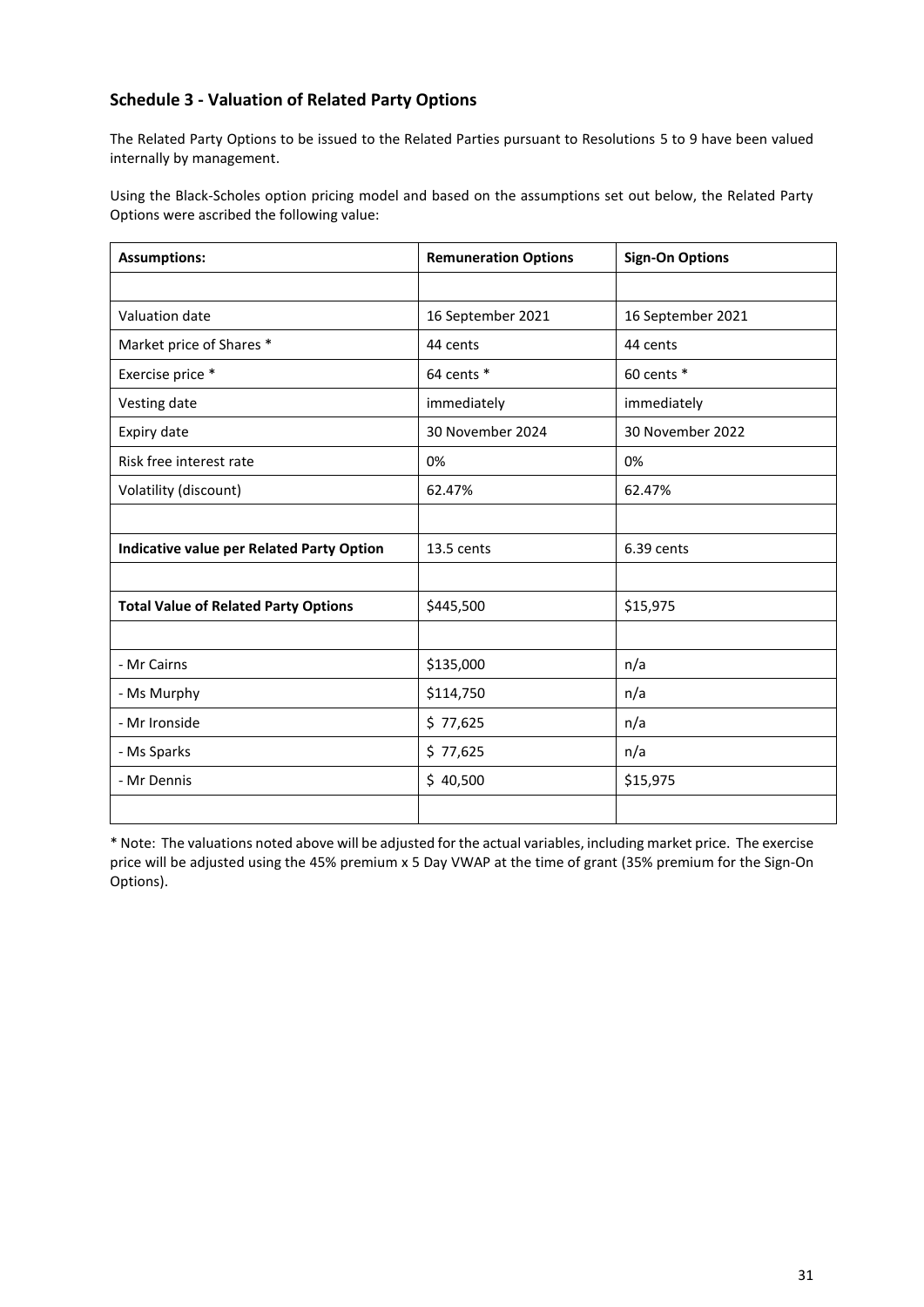

SVY MR SAM SAMPLE FLAT 123 123 SAMPLE STREET THE SAMPLE HILL SAMPLE ESTATE SAMPLEVILLE VIC 3030

# **Need assistance?**

**Phone:**



1300 850 505 (within Australia) +61 3 9415 4000 (outside Australia)

**Online:** www.investorcentre.com/contact



# **YOUR VOTE IS IMPORTANT**

For your proxy appointment to be effective it must be received by **10:30am (AWST) on Wednesday, 10 November 2021.**

# **Proxy Form**

# **How to Vote on Items of Business Lodge your Proxy Form:**

All your securities will be voted in accordance with your directions.

#### **APPOINTMENT OF PROXY**

**Voting 100% of your holding:** Direct your proxy how to vote by marking one of the boxes opposite each item of business. If you do not mark a box your proxy may vote or abstain as they choose (to the extent permitted by law). If you mark more than one box on an item your vote will be invalid on that item.

**Voting a portion of your holding:** Indicate a portion of your voting rights by inserting the percentage or number of securities you wish to vote in the For, Against or Abstain box or boxes. The sum of the votes cast must not exceed your voting entitlement or 100%.

**Appointing a second proxy:** You are entitled to appoint up to two proxies to attend the meeting and vote on a poll. If you appoint two proxies you must specify the percentage of votes or number of securities for each proxy, otherwise each proxy may exercise half of the votes. When appointing a second proxy write both names and the percentage of votes or number of securities for each in Step 1 overleaf.

**A proxy need not be a securityholder of the Company.**

#### **SIGNING INSTRUCTIONS FOR POSTAL FORMS**

**Individual:** Where the holding is in one name, the securityholder must sign.

**Joint Holding:** Where the holding is in more than one name, all of the securityholders should sign.

**Power of Attorney:** If you have not already lodged the Power of Attorney with the registry, please attach a certified photocopy of the Power of Attorney to this form when you return it.

**Companies:** Where the company has a Sole Director who is also the Sole Company Secretary, this form must be signed by that person. If the company (pursuant to section 204A of the Corporations Act 2001) does not have a Company Secretary, a Sole Director can also sign alone. Otherwise this form must be signed by a Director jointly with either another Director or a Company Secretary. Please sign in the appropriate place to indicate the office held. Delete titles as applicable.

# **PARTICIPATING IN THE MEETING**

#### **Corporate Representative**

If a representative of a corporate securityholder or proxy is to participate in the meeting you will need to provide the appropriate "Appointment of Corporate Representative". A form may be obtained from Computershare or online at www.investorcentre.com/au and select "Printable Forms".

**XX**

#### **Online:**

Lodge your vote online at www.investorvote.com.au using your secure access information or use your mobile device to scan the personalised QR code.

Your secure access information is



**SRN/HIN: I9999999999 Control Number: 999999 PIN: 99999**

For Intermediary Online subscribers (custodians) go to www.intermediaryonline.com

**By Mail:**

Computershare Investor Services Pty Limited GPO Box 242 Melbourne VIC 3001 Australia

**By Fax:**

1800 783 447 within Australia or +61 3 9473 2555 outside Australia



**PLEASE NOTE:** For security reasons it is important that you keep your SRN/HIN confidential.